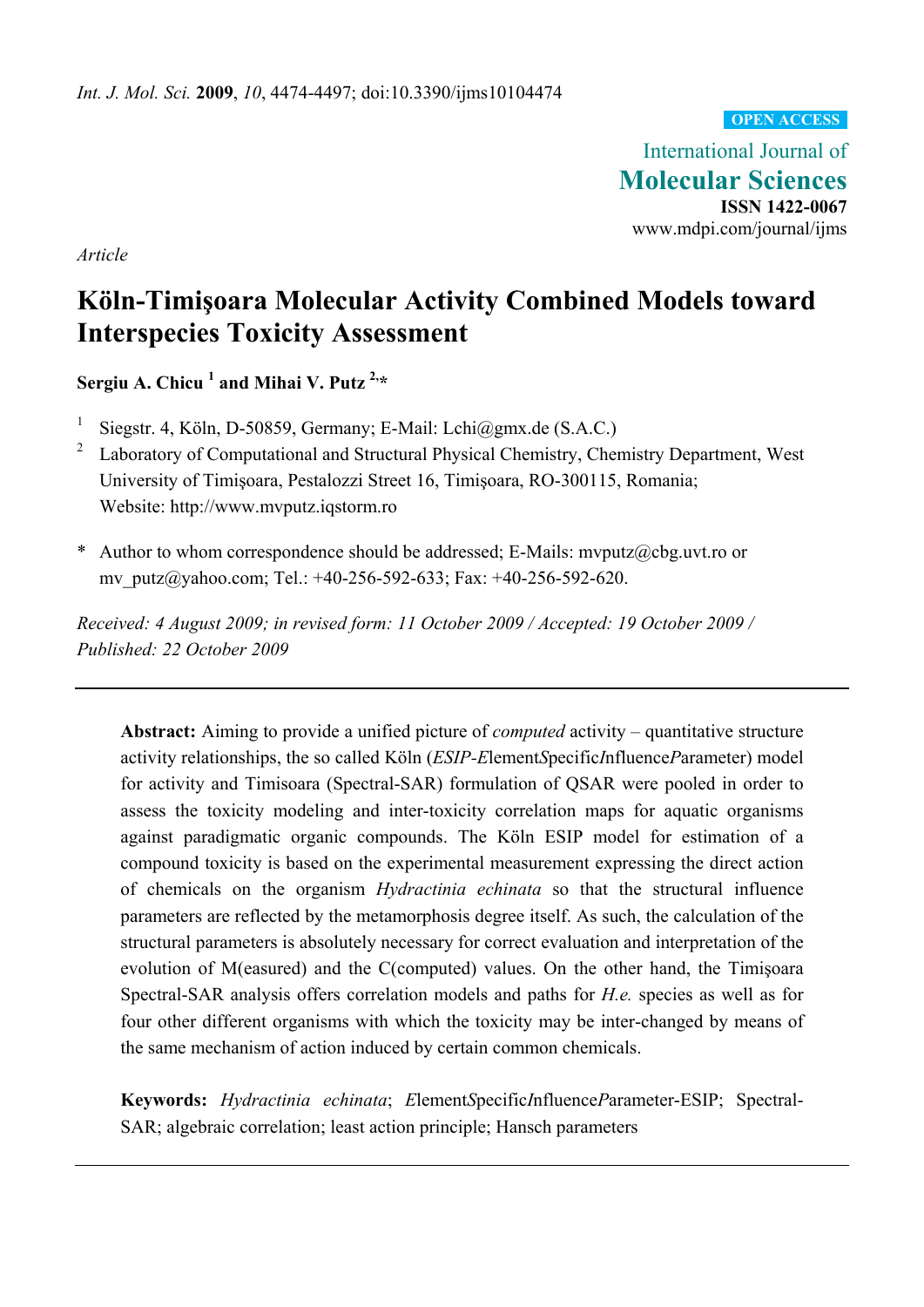### **1. Introduction**

Directly and without delay inclusion of chemically artifacts in the biological cycle are due in the first line to solubility; from these, all less soluble, *i.e.*, those set down as sediments, suffer with the time various transformations with formation of new derivatives and with other possibilities of implication in the same natural biological cycle [1]. However, in the all of the cases the principal area of the accumulation is mainly the shallow marine water where the effects can be detected immediately to intimation or pursued in the time with different investigation methods.

*Hydractinia echinata*, as an organism living in the European and North-American coastal waters, could be directly affected by the presence of chemical derivatives through interruption of the evolution cycle at the level of the larva to polyp metamorphosis [2].

The testing of many anticonvulsants through which it was established that the order of influence is identical to that obtained through treatment of the embryo *in vitro* [3] was first achieved by use of the *Hydractinia echinata* metamorphosis stage for monitoring toxicity problems. The research continued by establishing various relationships between structure and reactivity of oil and oil products, alkanes, cycloalkanes, aromatic compounds [4], as well as for a series of hydrocarbon derivatives, aliphatic alcohols, aliphatic amines, aminoalcohols [5], or phenols [6]**.** 

The *Hydractinia echinata* test system was already demonstrated to be applicable for very different series of derivatives or products, including pharmaceutical products for dentistry, natural extracts, detergents, dyes, etc. Their interactions on living cells from measured (M) values for simple organic molecules by means of the introduced *ESIP-*parameters (*E*lement*S*pecific*I*nfluence*P*arameter) models the molecular substructures for their computed (C) toxicity of containing substances represent the essence of the so called "Köln model" [5]. On the other side the recently developed so called *Spectral-SAR* as the "Timisoara QSAR model" allows for mechanistic description of the molecular specific actions throughout combined reactivity-activity paths of interactions [7–10].

In this context, the present endeavor combines ESIP and S-SAR models for advancing a sort of "absolute" analysis of ecotoxicity employing the computed activities of their spectral correlation, respectively, for an inter-species analysis for a common set of compounds. As such, having at hand a complex method providing both the organisms' toxicity activity (ESIP), without the need to undertake extensive experiments for measuring them, as well as the mechanistically revealed path of molecular action (Spectral-SAR) may constitute an advancement in ecotoxicological assessments through computational design and reasoning. This way, the *in silico* methods will eventually reveal the mechanisms of toxicity for a given set of toxicants and environmental hazards, while lowering the experimental costs.

#### **2. Background Models**

## *2.1. Köln ESIP Model for Biological Activity*

We determinate *ESIP*-parameters based on the measured values basis  $Mlog(1/MRC_{50})$  [Mol/L] in order to calculate toxicity values  $Clog(1/MRC_{50})$  [Mol/L] for untested derivatives [5]. The molecular structures have always saturated hydrocarbon or aromatic substructures, so the first *ESIP*-parameter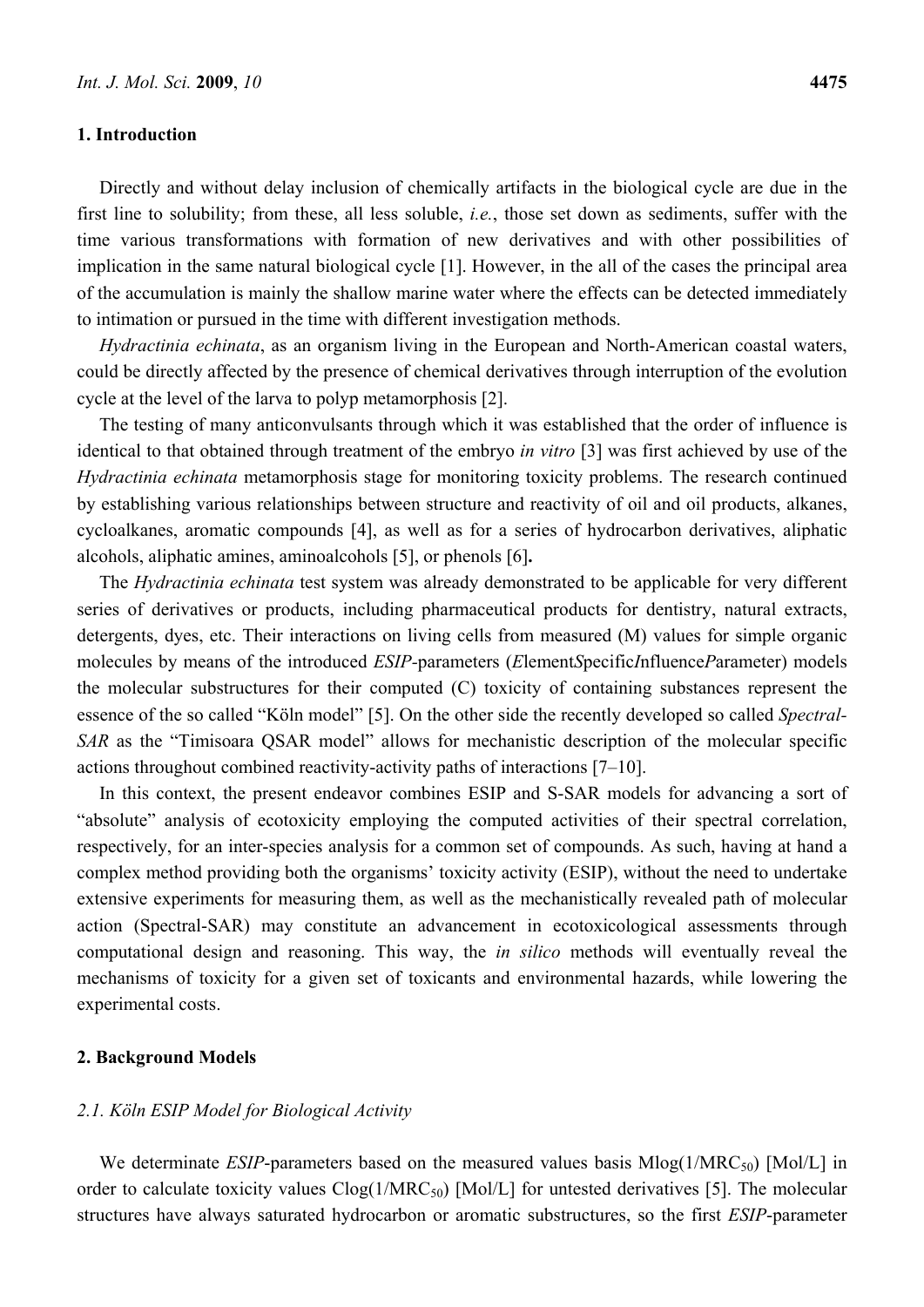corresponds to saturated-carbon *ESIP*c-sat, followed by the aromatic-carbon *ESIP*c-ar, and *ESIP*organic function (alcohol, amino, etc.). In the case of saturated hydrocarbons the *ESIP*c-sat have an average value of 0.50 log units, calculated on the basis of measured values M and saturated carbon numbers C.

In this way, the toxicity of not tested compounds can be calculated with the following assumptions:

- ¾ (i) the toxicity of a compound can be subdivided into that of components (*ESIP*'s) in such a way that the sum of these components results in the total toxicity value;
- ¾ (ii) these components (*ESIP*'s) are identical in different substances;
- ¾ (iii) the *ESIP*'s components have a dynamical value (they depend on the determined number or are derived from newly available data) for one organism and a test-system, while varying for different test-systems. However, if a deviation between the measured M and the calculated C values is observed, there is an indication of an overlooked interaction between different parts of the molecule, or may indicate an activity of a substance specific for a certain biochemical pathway.

Note that somewhat similar studies were examined at the inter-species toxicity level by the aid of data bases centered on a given species [11], although this limits the possibility to dynamically extend the molecular group toxicity from one organism to other [12,13], as the *ESIP* method is able to do.

## *2.2. Timişoara Spectral-SAR Model*

Since QSAR models aim at correlations between concerned (congener) molecular structures and measured (or otherwise evaluated) activities, it appears naturally that the *structure* part of the problem be accommodated within the quantum theory and of its formalisms. In fact, there are few quantum characters that we are using within the present approach:

- o Any molecular structural state (dynamical, since undergoes interactions with organisms) may be represented by a  $|ket\rangle$  *state vector*, in the abstract Hilbert space, following the  $\langle bra|ket \rangle$  Dirac formalism [14]; such states are to be represented by any reliable molecular index, or, in particular in our study by hydrophobicity *LogP* , polarizability  $|POL\rangle$ , and total optimized energy  $|E_{tot}\rangle$ , just to be restrained only the so called Hansch parameters, usually employed for accounting the diffusion, electrostatic and steric effects for molecules acting on organisms' cells, respectively.
- o The (quantum) *superposition principle* assuring that the various linear combinations of molecular states map onto the resulting state, here interpreted as the bio-, eco- or toxicological activity, *e.g.*,  $|Y\rangle = |Y_0\rangle + C_{LogP}|LogP\rangle + C_{POL}|POL\rangle + ...$ , with  $|Y_0\rangle$  meaning the free or unperturbed activity (when all other influences are absent).
- o The *orthogonalization feature* of quantum states, a crucial condition providing that the superimposed molecular states generates *new* molecular state (here quantified as the organism activity); analytically, the orthogonalization condition is represented by the  $\langle bra|ket \rangle$  scalar product of two envisaged states (molecular indices); if it is evaluated to zero value, *i.e.*,  $\langle bra|ket\rangle = 0$ , then the convoluted states are said to be orthogonal (zero-overlapping) and the associate molecular descriptors are considered as independent, therefore suitable to be assumed as eigen-states (of a *spectral*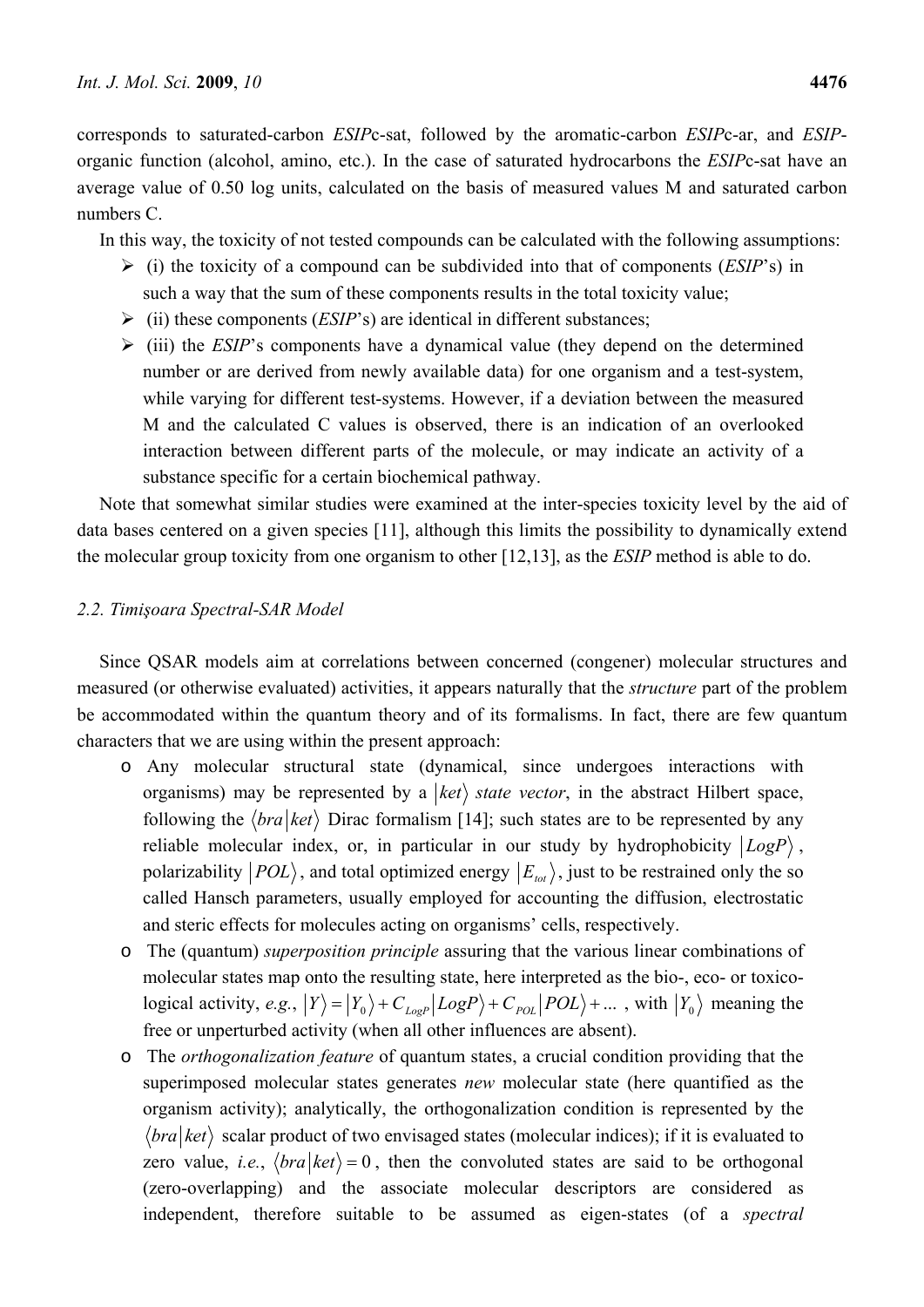decomposition) in the resulted activity state, while quantified by the degree their molecular indices enter the activity correlation. Further details on scalar product and related properties are given in Appendix A1, whereas in what follows the Spectralbased SAR correlation method (thereby called as Spectral-SAR) is resumed.

Note that since molecular states are usually represented by *ket* vectors which are a generalization of custom (classical) vectors, all formalisms are consistently developed accordingly. In this regard, the *bra-ket* formalism is more than a simple notation – it is indeed a reliable formalism since, for instance, it differentiates between the dual and direct spaces the *bra*- and *ket*- vectors are attributed to, respectively, with insightful consequences for the space-time evolution of a system – a matter not conveyed by classical simple vectorial notation. However, it is not a complication of reality but a close representation of it: the molecular descriptors belong to a given molecular state that *has* to be included as a component of the quantum (*ket*) vectors carrying the specific structural information – a feature not fulfilled by simple classical vectors. Therefore, the adopted vectorial formalism goes beyond the simple notation – each time when we write a *ket* vector represented by a structural index we see in fact a generalized electronic (for a hyper-molecular) state, defined as the global state collecting one descriptor' values for all concerned congener molecules.

Now, a set of *N* molecules studied against observed/recorded/measured biological activity is represented by means of their  $M$  – structural indicators (the states); all the  $N \times M$  input information may be expressed by the vectors-columns of the Table 1 and correlated upon the generic scheme of Equations  $(1a)$ – $(1d)$ :

$$
\left| Y_{OBS(ERVED)} \right\rangle = \left| Y_{PRED(ICTED)} \right\rangle + \left| \text{prediction error} \right\rangle \tag{1a}
$$

$$
= b_0 |X_0\rangle + b_1 |X_1\rangle + ... + b_k |X_k\rangle + ... + b_M |X_M\rangle + | prediction \ error \rangle
$$
 (1b)

where the vector  $|X_0\rangle = |1 \quad 1 \quad ... \quad 1_N\rangle$  was added to account for the free activity term.

| <b>Activity</b>                                                                                                                                                                         |   | <b>Structural predictor variables</b> |          |             |           |          |  |  |
|-----------------------------------------------------------------------------------------------------------------------------------------------------------------------------------------|---|---------------------------------------|----------|-------------|-----------|----------|--|--|
| $\left  Y_{OBS(ERVED)} \right\rangle \quad \left  X_{0} \right\rangle \quad \left  X_{1} \right\rangle \quad  \quad \left  X_{k} \right\rangle \quad  \quad \left  X_{M} \right\rangle$ |   |                                       |          |             |           |          |  |  |
| $y_{1-OBS}$                                                                                                                                                                             | 1 | $x_{11}$                              | $\cdots$ | $x_{1k}$    | $\cdots$  | $x_{1M}$ |  |  |
| $y_{2-OBS}$                                                                                                                                                                             | 1 | $x_{21}$                              | $\cdots$ | $\chi_{2k}$ | $\ddotsc$ | $x_{2M}$ |  |  |
| $\ddotsc$                                                                                                                                                                               |   |                                       |          |             |           |          |  |  |
| $y_{N-OBS}$                                                                                                                                                                             | 1 | $x_{N1}$                              |          | $x_{Nk}$    | $\cdots$  | $x_{NM}$ |  |  |

**Table 1.** The vectorial (molecular) descriptors in a Spectral-SAR analysis represented as states, within the Hilbert *N*-dimensional space of investigated molecules.

In order for equation (1b) to represent a reliable model of the given activities, the hyper-molecular states (indices) assumed should constitute an orthogonal set, having this constraint a consistent quantum mechanical basis, as above described. However, unlike other important studies addressing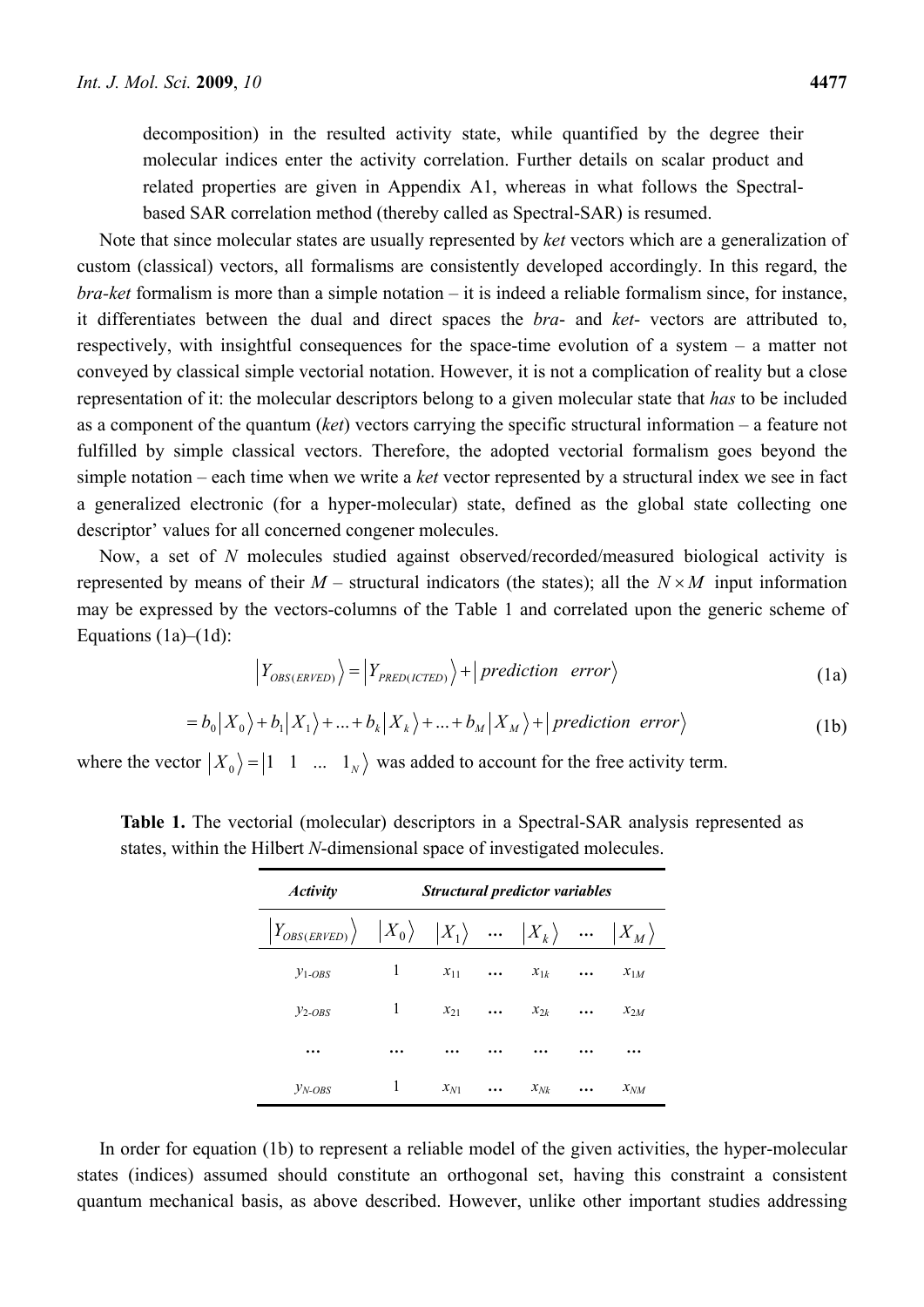this problem [15–17], the present Spectral-SAR [7] assumes the prediction error vector as being orthogonal to all others:

$$
\langle Y_{PRED} | prediction \ error \rangle = 0 \tag{1c}
$$

since it is not known *a priori* any correlation is made. Moreover, Equations (1a), (1b), and (1c) imply that the prediction error vector has to be orthogonal on all known descriptors (states) of predicted activity:

$$
\left\langle X_{i=\overline{0,M}}\right| prediction\ error\right\rangle = 0\tag{1d}
$$

assuring therefore the reliability of the present  $|ket\rangle$  states approach. In other terms, conditions (1c) and (1d) agree with Equation (1a) in the sense that the prediction vector and the prediction activity  $Y_{PRED}$  (with all its sub-intended states  $X_{i=0,M}$ ) belong to disjoint (thus orthogonal) Hilbert (sub)spaces; or, even more, one can say that the Hilbert space of the observed activity  $|Y_{OBS}\rangle$  may be decomposed into a predicted and error independent Hilbert sub-spaces of states.

Therefore, within Timişoara Spectral-SAR procedure the very first step consists in orthogonalization of *prediction error* on the predicted activity and on its predictor states, while the remaining algorithm does not seek to optimize the minimization of errors, but for producing the ideal correlation between  $|Y_{PRED}\rangle$  and the given descriptors  $|X_{i=0,M}\rangle$ .

Next, the Gram-Schmidt orthogonalization scheme is applied through construction of the appropriate set of descriptors by means of the consecrated iteration [16,18,19]:

$$
\left| \Omega_0 \right\rangle = \left| X_0 \right\rangle \tag{2a}
$$

$$
\left| \Omega_k \right\rangle = \left| X_k \right\rangle - \sum_{i=0}^{k-1} r_i^k \left| \Omega_i \right\rangle \tag{2b}
$$

$$
r_i^k = \frac{\langle X_k | \Omega_i \rangle}{\langle \Omega_i | \Omega_i \rangle}, k = \overline{1, M}
$$
 (2c)

providing the orthogonal correlation:

$$
\left| Y_{PRED} \right\rangle = \omega_0 \left| \Omega_0 \right\rangle + \omega_1 \left| \Omega_1 \right\rangle + \dots + \omega_k \left| \Omega_k \right\rangle + \dots + \omega_M \left| \Omega_M \right\rangle \tag{3a}
$$

$$
\omega_{k} = \frac{\langle \Omega_{k} | Y_{PRED} \rangle}{\langle \Omega_{k} | \Omega_{k} \rangle}, \ k = \overline{0, M}
$$
 (3b)

Remarkably, while available studies dedicated to the orthogonality problem usually stop at this stage, the Spectral-SAR uses it to provide the solution for the original sought correlation of Equation  $(1b)$  – having the prediction error vector orthogonal to the predicted activity and all its predictor states of Table 1. This can be wisely achieved through grouping Equations (2) and (3) so that the system of all descriptors of Table 1 is now written in terms of orthogonal descriptors: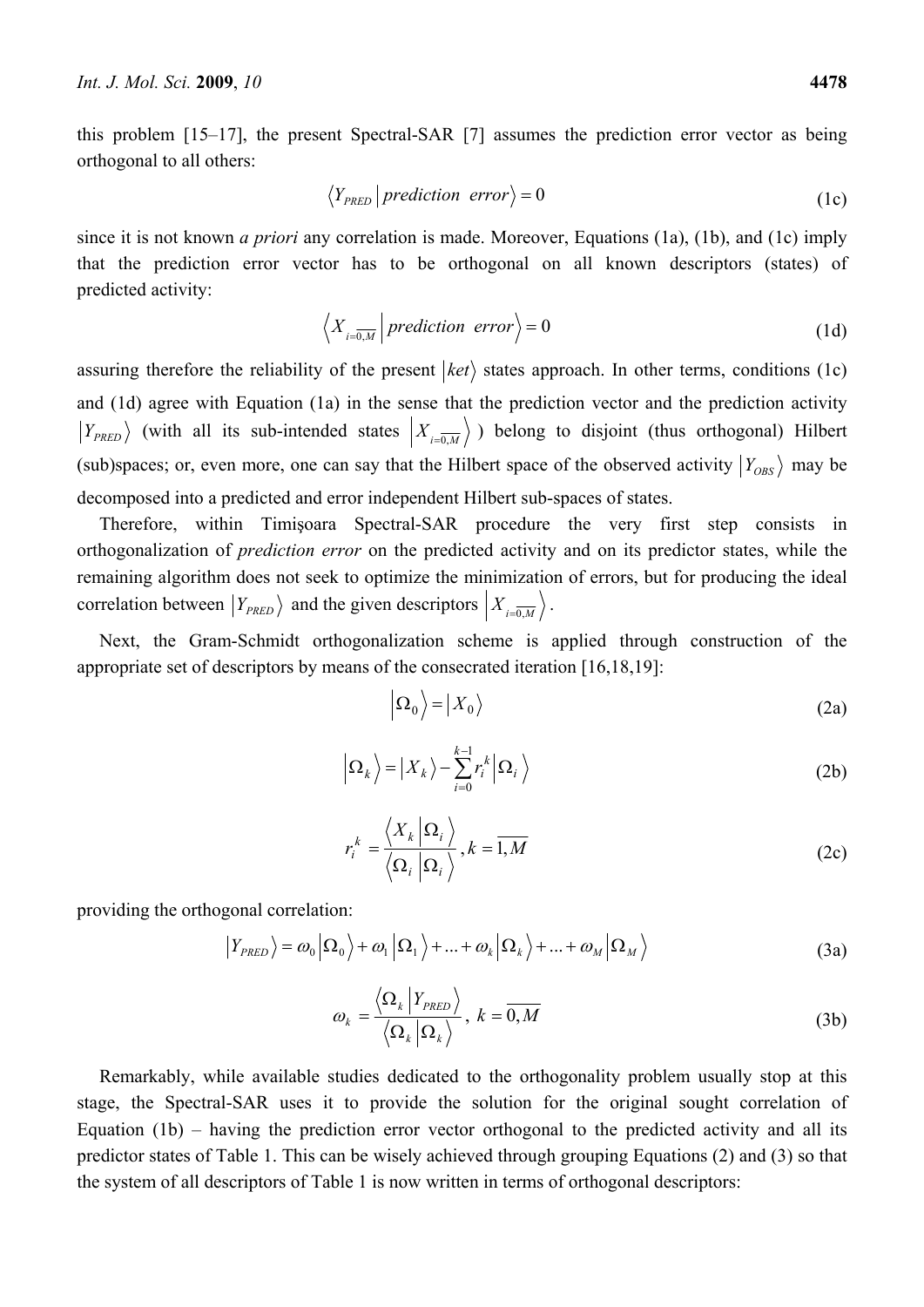$$
\begin{cases}\n|Y_{PRED}\rangle = \omega_0 |\Omega_0\rangle + \omega_1 |\Omega_1\rangle + ... + \omega_k |\Omega_k\rangle + ... + \omega_M |\Omega_M\rangle \\
|X_0\rangle = 1 \cdot |\Omega_0\rangle + 0 \cdot |\Omega_1\rangle + ... + 0 \cdot |\Omega_k\rangle + ... + 0 \cdot |\Omega_M\rangle \\
|X_1\rangle = r_0^1 |\Omega_0\rangle + 1 \cdot |\Omega_1\rangle + ... + 0 \cdot |\Omega_k\rangle + ... + 0 \cdot |\Omega_M\rangle \\
&\dots \\
|X_k\rangle = r_0^k |\Omega_0\rangle + r_1^k |\Omega_1\rangle + ... + 1 \cdot |\Omega_k\rangle + ... + 0 \cdot |\Omega_M\rangle \\
&\dots \\
|X_M\rangle = r_0^M |\Omega_0\rangle + r_1^M |\Omega_1\rangle + ... + r_k^M |\Omega_k\rangle + ... + 1 \cdot |\Omega_M\rangle\n\end{cases}
$$
\n(4)

According with a well known algebraic theorem, the system (4) has no trivial solution if and only if the associated extended determinant vanishes; this way the Spectral-SAR determinant features the form [7]:

$$
\begin{vmatrix} Y_{PRED} & \omega_0 & \omega_1 & \dots & \omega_k & \dots & \omega_M \\ |X_0\rangle & 1 & 0 & \dots & 0 & \dots & 0 \\ |X_1\rangle & r_0^1 & 1 & \dots & 0 & \dots & 0 \\ \dots & \dots & \dots & \dots & \dots & \dots & \dots \\ |X_k\rangle & r_0^k & r_1^k & \dots & 1 & \dots & 0 \\ \dots & \dots & \dots & \dots & \dots & \dots & \dots \\ |X_M\rangle & r_0^M & r_1^M & \dots & r_k^M & \dots & 1 \end{vmatrix} = 0
$$
 (5)

Now, when the determinant of Equation (5) is expanded on its first column, and the result is rearranged so that to have  $|Y_{PRED}\rangle$  on left side and the rest of states/indicators on the right side the sought QSAR solution for the initial observed-predicted correlation problem of Equation (1a) is obtained under the Spectral-SAR vectorial expansion (from where the "spectral" name is justified) without the need to minimize the predicted error vector anymore, being this stage absorbed in its orthogonal behavior with respect to the predicted activity.

In fact, the Spectral-SAR procedure uses the double conversion idea: one forward, from the given problem of Equations (1a)–(1d) to the orthogonal one of Equation (3) in which the error vector has no manifestation; and a backwards one, from the orthogonal to the real descriptors by employing the system (4) determinant (5) expansion as the QSAR solution.

It is worth stressing that the present QSAR/Spectral-SAR equations are totally delivered from the (analytical) determinant (5) and not computationally restricted to the inverse matrix product as prescribed by the fashioned statistical Pearson approach [20]. Moreover, the Spectral-SAR algorithm is invariant also upon the order of descriptors chosen in orthogonalization procedure, providing equivalent determinants no matter how its lines are re-derived, an improvement that was not previously achieved by other available orthogonalization techniques [15,17].

However, besides the effectiveness of the S-SAR methodology in reproducing the old-fashioned multi-linear QSAR analysis [7,21], one of its advantages concerns on the possibility of introducing the so called (*vectorial*) *norms* (see Appendix A1) associated with either *experimental* (measured or observed) or *predicted* (computed) activities: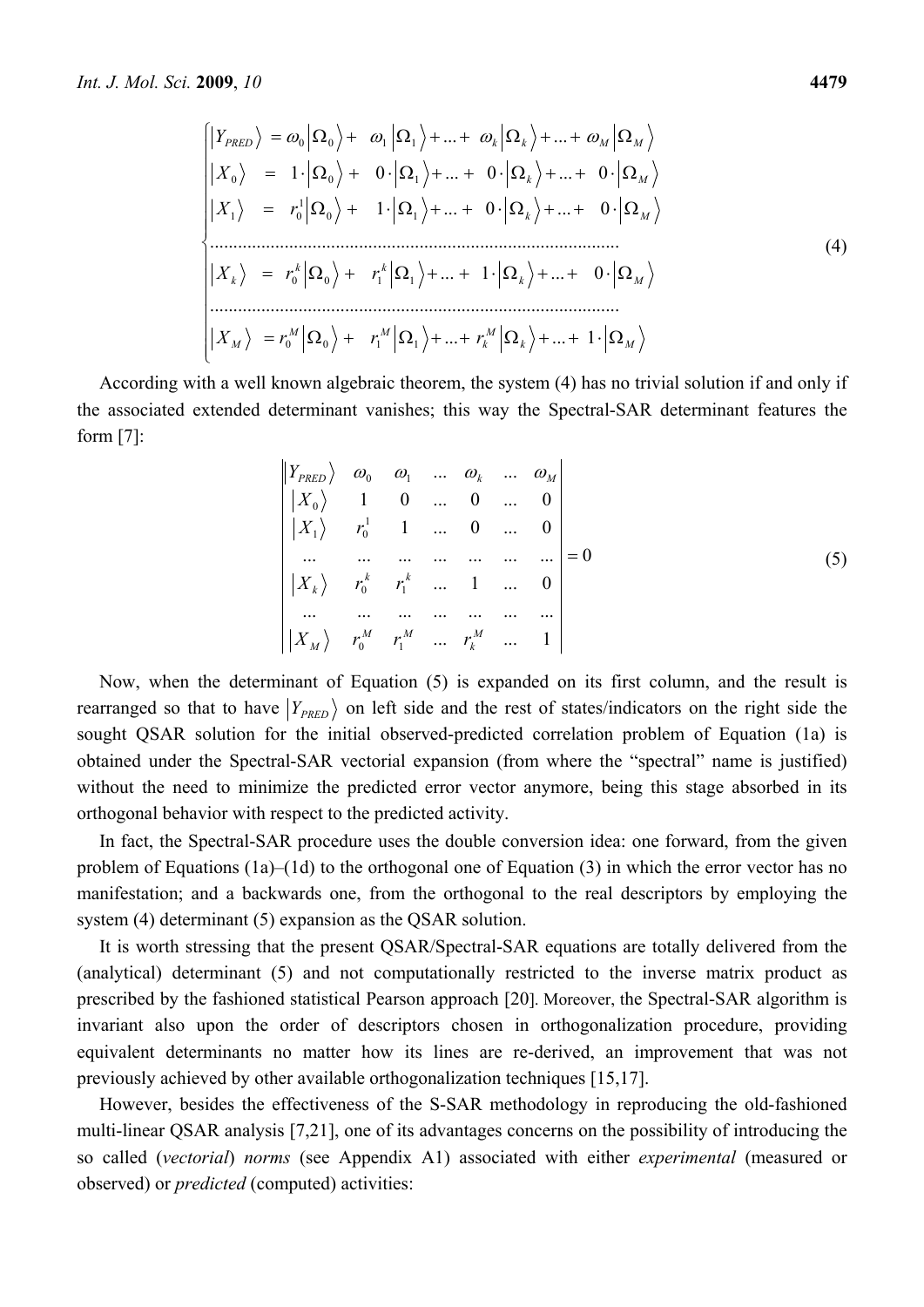$$
\|Y_{OBS/PRED}\rangle = \sqrt{\langle Y_{OBS/PRED} | Y_{OBS/PRED} \rangle} = \sqrt{\sum_{i=1}^{N} y_{i-OBS/PRED}^2}
$$
 (6)

They provide a unique assignment of a number to a specific type of correlation, *i.e.*, by performing a sort of final quantification of the models. Nevertheless, the activity norm given in Equation (6) opens the possibility of replacing the classical statistical correlation factor [21]:

$$
R \equiv r_{STATISTIC} = \sqrt{1 - \frac{\sum_{i=1}^{N} (y_{i-OBS} - y_{i-PRED})^2}{\sum_{i=1}^{N} \left( y_{i-OBS} - \frac{1}{N} \sum_{i=1}^{N} y_{i-OBS} \right)^2}}
$$
(7)

with a new index of correlation, introduced as the so called *algebraic S-SAR correlation factor* (or *R*-algebraic, shorthanded as *RA*) through the ratio of the predicted to observed norms [22,23]:

$$
RA \equiv r_{ALGEBRAIC} = \sqrt{\frac{\sum_{i=1}^{N} y_{i-PRED}^2}{\sum_{i=1}^{N} y_{i-OBS}^2}} = \frac{\| Y_{PRED} \rangle \|}{\| Y_{OBS} \rangle \|}
$$
(8)

It has the meaning of realization probability with which a certain predicted model approaches the observed activity throughout all of the employed molecules (in the hyper-molecular states of activities), see Appendix A2.

With this interpretation the algebraic correlation conceptually departs from the statistical one in that the later accounts on the degree with which each computed individual molecular activity approaches the *mean* activity of the *N*-molecules, while the first evaluates the (hyper-molecule) degree of overlap of predicted to observed activities' norms (viewed as the "amplitudes" of molecular-organism interaction's intensity). In this respect there seems that the algebraic analysis is more suited to environmental studies in which the *global* rather than *local* effect of a series of toxicants is evaluated on specific species and organisms.

In fact, this new correlation factor definition compares the vectorial lengths of the predicted activity against the measured one, thus being an indicator of the extent with which certain computed property or activity approaches the "length" of the observed quantity.

However, it was already shown that the algebraic correlation factor of Equation (8) furnishes higher and more insightful values than its statistical counterpart in a systematical manner [21,24], thus advancing it as the ideal tool for correlation analysis on a shrink interval of data analysis where the statistical meaning is naturally lost.

Even more, in the terms of the "quantum spectral" formalism, one can say that algebraic investigation provides the "excited" states of an activity modeling, while the statistical approach deals with "ground state" or lower states of correlation. Consequently, for completeness, a proper quest of structure-activity models should include both of these stages of molecular SAR modeling.

Going further towards extracting the mechanistic information from the Spectral-SAR norms and correlation factors we can further advance the so called *least path principle*: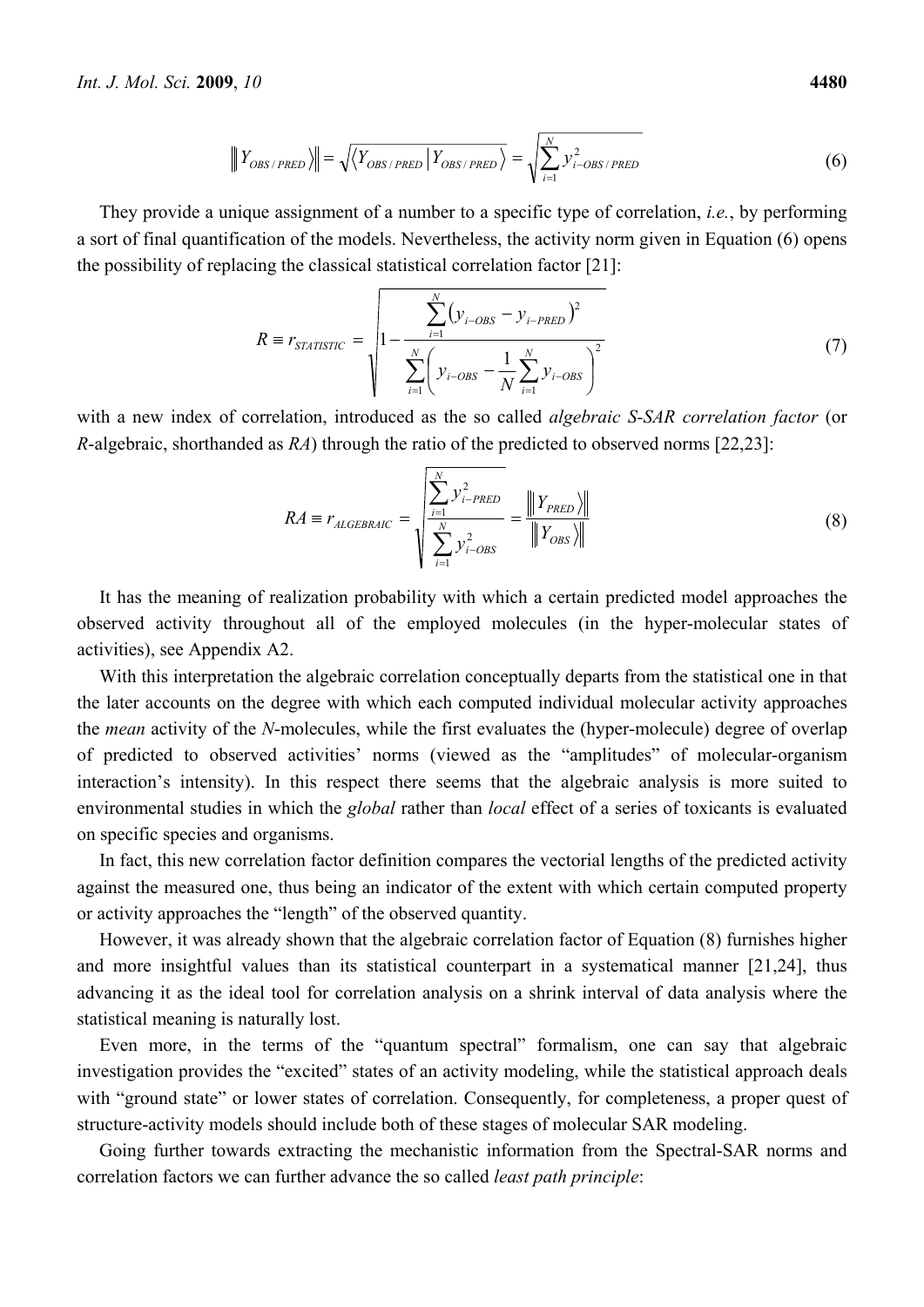$$
\delta[A_1, A_2, ..., A_M] = \delta\left(\sum_{i=1}^{M-1} [A_i, A_{i+1}]\right) = 0
$$
\n(9)

applied upon successively connected models with different correlation dimensions: it starts from 1-dimension with a single structural indicator correlation, say  $A_1$ , until the models with maximum factors of correlation, say  $A_M - i.e.$ , containing M number of indicators, see Table 1) [7–10]. Since each of these models is now characterized by its predicted activity norm  $||\mathbf{Y}_{PRED}||$  along the algebraic (*RA*) and/or statistical (*R*) correlation factors, the elementary paths of Equation (9) are constructed as the Euclidian measure between two consecutive models (endpoints) [7–10,22–24]:

$$
\left[A_1, A_2\right] = \sqrt{\left(\left\|Y_{PRED}^{A_2}\right\rangle\right\| - \left\|Y_{PRED}^{A_1}\right\rangle\right\|^2 + \left(r_{ALGEBRAIC}^{A_2} - r_{ALGEBRAIC}^{A_1}\right)^2}
$$
\n(10)

It is noteworthy that the formal equation (9) has to be read as searching for paths' combination on the left side providing minimum value in the right side; it is practiced as the tool for deciding the hierarchy along all (ergodic) possible end-point linked paths with the important consequence of picturing the mechanistic and causal evolution of structural influences that trigger the observed effects.

This methodology was successfully applied in ecotoxicology [7,8,24] and for designing the behavior of the species interactions within a test battery [23], promising to furnish adequate framework also for the present (and future) interspecies analysis.

#### **3. Spectral-SAR Results**

Data of Table 2 are modeled as QSARs for each species in both Mlog and Clog modes, with the help of Spectral-SAR determinant (5), wile reporting the algebraic norms and correlation computed upon Equations (6) and (8), respectively, side-by-side with the statistical correlation coefficients of Equation (7). The results are listed in Tables 3 and 4 for employed Mlog and Clog-*ESIP* data of Table 2, respectively. However, in order to assure the reliability for the computed models the so called Topliss-Costello rule was considered, *i.e.*, building models with about five times ratio of activity points with respect to the number of correlating/structural variables [25].

Aiming to provide the mechanistic maps of actions for the targeted species, the minimization principle of Spectral paths given by Equations (9) and (10) is considered among all possible ways of connecting endpoints from each category of models (*i.e.*, with one, two or three dependency factors). The Tables 5 and 6 present all these endpoints' paths for Mlog and Clog activities, computed upon Equations (6)–(8) and (10) through processing the data of Tables 3 and 4, respectively.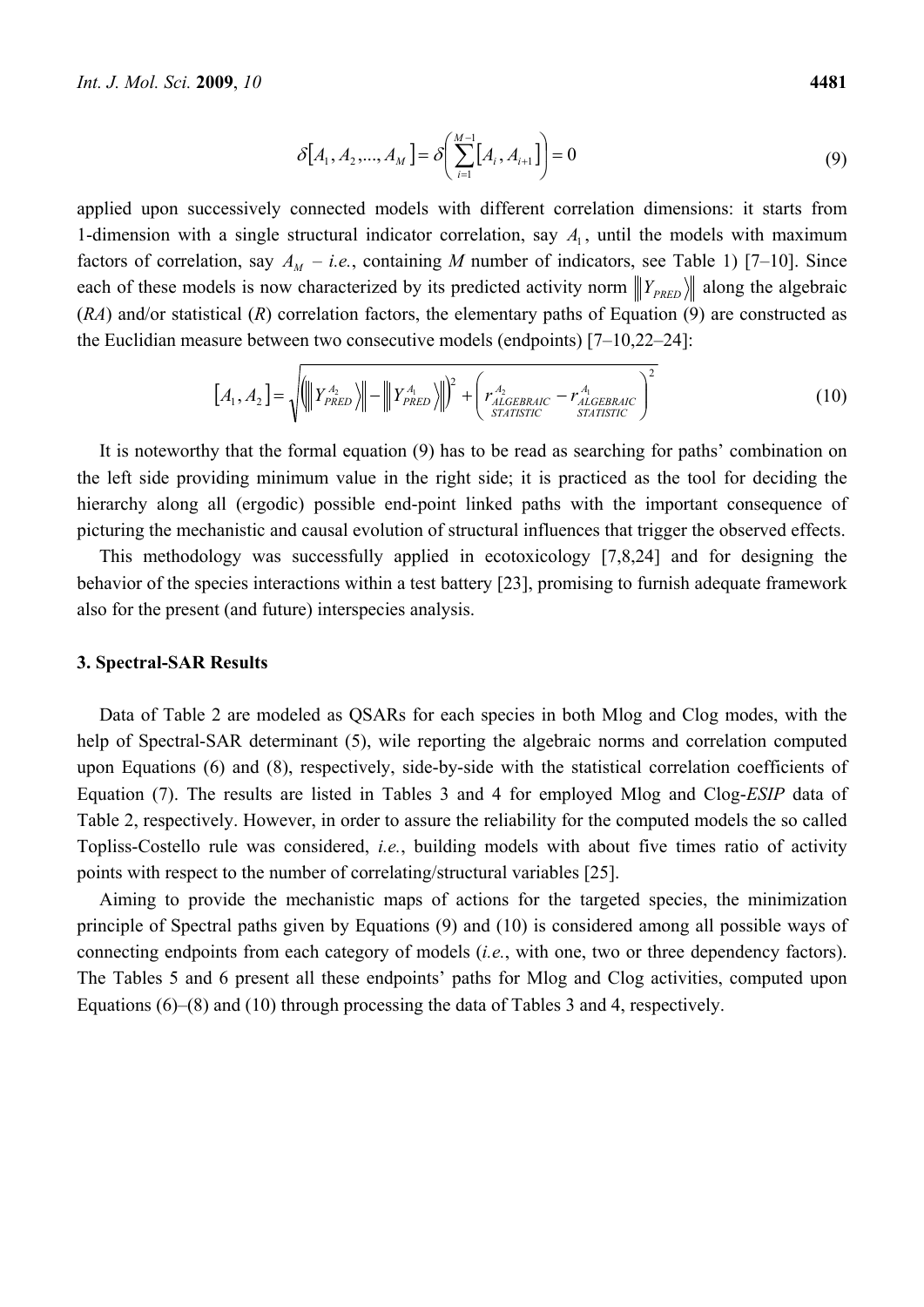**Table 2.** The measured Mlog(1/MRC50) and ESIP-computed Clog(1/MRC50) toxicities for *Hydractinia echinata* and other organisms: for compounds nos. 2–7 from Ref. [5], for compounds nos. 13–21 from Ref. [6], new data for the rest; the Hansch molecular parameters as hydrophobicity (LogP), polarizability (POL) and the steric optimized total energy ( $E_{tot}$ ) were computed by HyperChem environment [26].

|                |                                     | <b>Species Toxicities  Y&gt;</b> |         |                                  |      |                        |      |          |               |                  | <b>Structural parameters</b> |          |                 |                              |
|----------------|-------------------------------------|----------------------------------|---------|----------------------------------|------|------------------------|------|----------|---------------|------------------|------------------------------|----------|-----------------|------------------------------|
| No.            | Compound                            | Hydractinia<br>echinata          |         | <b>Tetrahymena</b><br>pyriformis |      | Pimephales<br>promelas |      | fischeri | <b>Vibrio</b> | Daphnia<br>magna |                              | $ X_1>$  | $ X_2>$         | $ X_3>$                      |
|                |                                     | Mlog                             | Clog    | Mlog                             | Clog | Mlog                   | Clog | Mlog     | Clog          | Mlog             | Clog                         | $-Log P$ | $=$ POL $(A^3)$ | $=E_{\text{tot}}$ (kcal/mol) |
|                | Water                               | $-1.23$                          | $-0.91$ |                                  |      |                        |      |          |               |                  |                              | $-0.51$  | 1.41            | $-8038.2$                    |
| 2              | Methanol                            | $-0.22$                          | $-0.41$ | 0.33                             | 0.15 | 0.04                   | 0.24 |          |               |                  |                              | $-0.27$  | 3.25            | $-11622.9$                   |
| 3              | Ethanol                             | 0.02                             | 0.09    | 0.59                             | 0.60 | 0.51                   | 0.74 | 0.11     | 1.11          | 0.93             | 0.25                         | 0.08     | 5.08            | $-15215.4$                   |
| $\overline{4}$ | 1-Butanol                           | 0.99                             | 1.08    | 1.48                             | 1.50 | 1.63                   | 1.73 | 1.34     | 2.18          | 1.57             | 1.68                         | 0.94     | 8.75            | $-22402.8$                   |
| 5              | 1,2,3-Propanetriol                  | 0.34                             | 0.37    |                                  |      |                        |      |          |               |                  |                              | $-1.08$  | 8.19            | $-33600.$                    |
| 6              | Triphenylmethanol                   | 5.69                             | 5.27    |                                  |      |                        |      |          |               |                  |                              | 4.87     | 32.23           | $-68532.5$                   |
| $\tau$         | 1,10-Diaminodecane                  | 3.26                             | 2.91    |                                  |      |                        |      |          |               |                  |                              | 1.48     | 21.83           | $-46754.2$                   |
| 8              | 2-Benzylpyridine                    | 3.75                             | 3.46    | 3.41                             | 4.85 |                        |      |          |               |                  |                              | 3.53     | 21.22           | $-43675.3$                   |
| 9              | 4-Benzylpyridine                    | 4.08                             | 3.46    | 3.68                             | 4.85 |                        |      |          |               |                  |                              | 3.75     | 21.22           | $-43676.8$                   |
| 10             | 4-Phenylpyridin                     | 4.13                             | 3.46    | 3.66                             | 3.46 | 3.98                   | 3.81 | 4.91     | 4.84          |                  |                              | 3.35     | 19.38           | $-40083.1$                   |
| 11             | 4-Toluidine                         | 2.85                             | 2.02    | 2.98                             | 2.81 | 3.43                   | 3.26 |          |               |                  |                              | 1.73     | 13.62           | $-28300.3$                   |
| 12             | 1,2-Dichlorobenzene                 | 3.04                             | 3.45    | 4.00                             | 3.66 | 4.19                   | 4.17 |          |               |                  |                              | 3.08     | 14.29           | $-36217.2$                   |
| 13             | Phenol $(3,15/2,66/2,85)^*$         | 2.89*                            | 2.87    | 2.79                             | 2.58 | 3.41                   | 3.21 | 3.42     | 3.68          | 3.32             | 3.32                         | 1.76     | 11.07           | $-27003.1$                   |
| 14             | $2-Methylphenol(3,18/3,24)*$        | $3.21*$                          | 2.82    | 2.72                             | 2.58 | 3.77                   | 3.21 | 3.75     | 3.68          | 3.64             | 3.32                         | 2.23     | 12.91           | $-30596.6$                   |
| 15             | 2,4,6-Trimethyphenol $(3,19/4,00)*$ | $3.60*$                          | 3.82    | 3.42                             | 3.48 | 4.02                   | 4.21 | 4.08     | 4.75          | 4.49             | 4.75                         | 3.16     | 16.58           | $-37783.7$                   |
| 16             | 1,2-Dihydroxibenzene                | 5.11                             | 5.11    | 3.75                             | 3.47 | 4.08                   | 4.08 | 3.54     | 3.54          | 4.68             | 4.24                         | 1.48     | 11.71           | $-34396.4$                   |
| 17             | 2-Methoxyphenol(2,89/2,77)*         | $2.83*$                          | 3.28    | 2.49                             | 2.54 |                        |      |          | 3.29          |                  |                              | 1.51     | 13.54           | $-37974.4$                   |
| 18             | 1,4-Dihydroxybenzene(6,14/6,06)*    | $6.10*$                          | 6.10    | 3.47                             | 3.59 | 6.40                   | 6.40 | 6.42     | 6.42          |                  |                              | 1.48     | 11.71           | $-34395.8$                   |
| 19             | t-Butylhydroquinone $(5,05/5,00)^*$ | $5.30*$                          | 7.60    |                                  | 4.94 |                        | 7.78 |          | 8.03          |                  |                              | 3.11     | 19.05           | $-48758.1$                   |
| 20             | 1,2,3-Trihydroxibenzene             | 5.15                             | 5.15    | 3.85                             | 3.65 |                        |      |          |               |                  |                              | 1.19     | 12.35           | -41789.9                     |
| 21             | 4(3',5'-dimethyl--3'-heptyl) phenol | 7.65                             | 6.81    |                                  |      |                        |      |          |               |                  |                              | 4.87     | 25.75           | $-55742.$                    |
| 22             | 4-Chlorophenol                      | 3.25                             | 3.04    | 3.55                             | 3.56 | 4.18                   | 3.66 | 4.19     | 3.88          | 4.13             | 3.95                         | 2.28     | 13              | $-35307.6$                   |
| 23             | 2,6-Diisopropylphenol               | 3.73                             | 5.31    |                                  | 4.82 |                        | 5.21 |          | 6.36          |                  | 6.90                         | 4.15     | 22.08           | $-48554.7$                   |
| 24             | 2-Aminophenol                       | 3.15                             | 3.04    | 3.94                             | 2.93 |                        |      |          |               |                  |                              | 0.98     | 12.42           | $-32098.6$                   |
| 25             | 2,4,6-Trinitrophenol                | 2.92                             | 2.99    | 2.84                             |      |                        |      | 2.63     | 3.77          |                  |                              | $-4.17$  | 16.59           | $-84472.1$                   |
| 26             | Chloranil                           | 5.15                             | $\sim$  |                                  |      |                        |      |          |               |                  |                              | 1.12     | 18.51           | $-66928.2$                   |
| 27             | Chloranilic acid                    | 3.40                             | 2.99    |                                  |      |                        |      |          |               |                  |                              | $-0.48$  | 15.93           | $-65113.6$                   |
| 28             | 4-Methoxyazobenzene                 | 5.20                             | 3.70    |                                  |      |                        |      |          |               |                  |                              | 4.10     | 24.63           | $-59069.5$                   |

\* The M\* values represents the experimental results accomplished by different time interval with different generations of *H.e*. These results clearly prove the reproducibility of the test-system.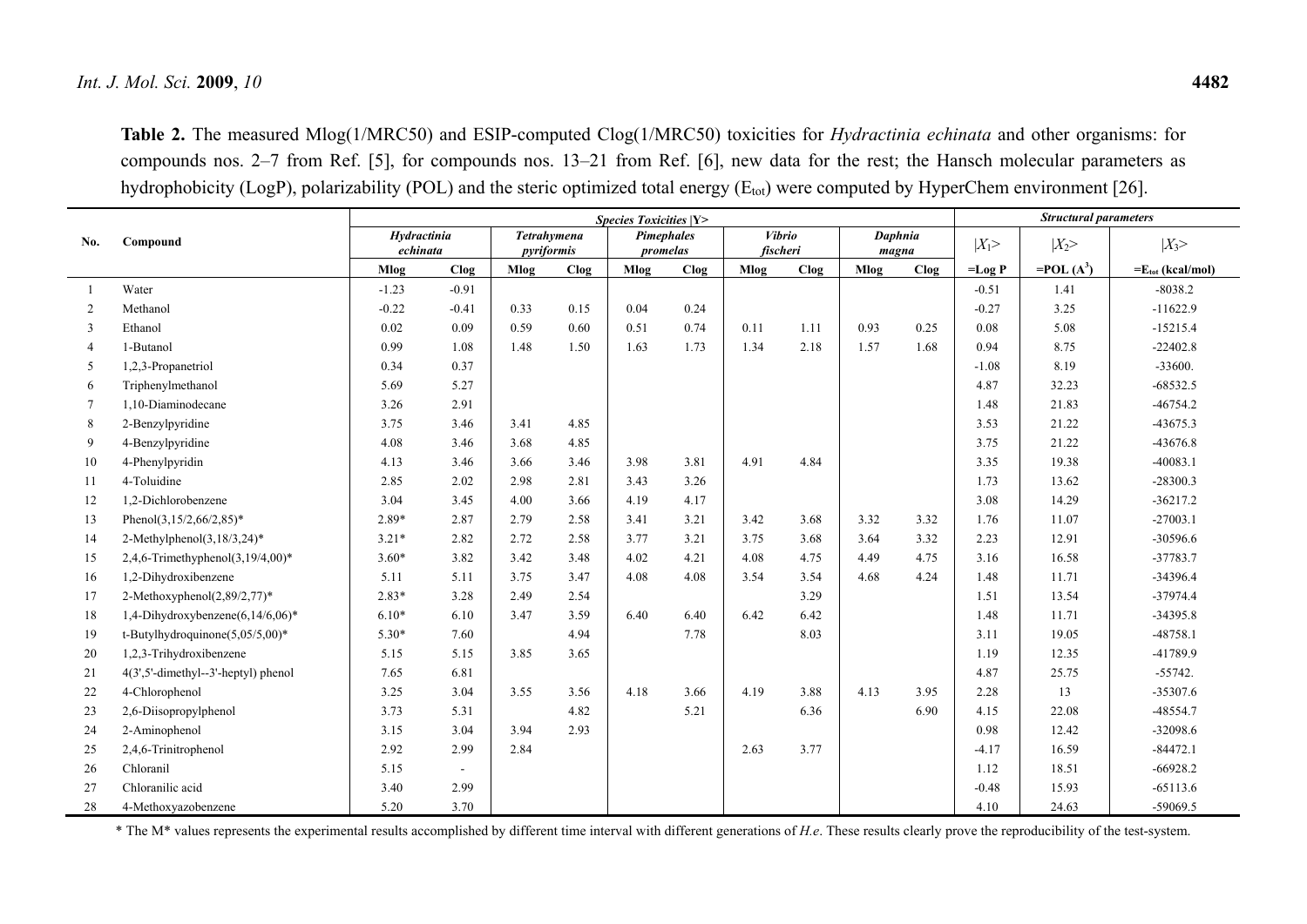**Table 3.** Mlog-Spectral Spectral-SAR results employing the molecular parameters and the *Hydractinia echinata* (*H.e.*), *Tetrahymena pyriformis* (*T.p.*), *Pimephales promelas* (*P.p.*), *Vibrio fisheri* (*V.f.*), and *Daphnia magna* (*D.m.*) toxicities of Table 2; the models are characterized either by algebraic norms and correlation factors (*RA*), computed upon the Equations (6) and (8), and by Pearson statistical correlation (*R*) of Equation (7), for all possible mono-, bi-, and all- end-points, respectively. The referential algebraic norms of the considered species were estimated with the aid of Equation (6) from the Mlog input toxicity data of Table 2 as:  $|||Y_{H,e}\rangle|| = 20.8547$ ,  $|||Y_{T,p}\rangle|| = 13.2774$ ,  $|||Y_{P,p}\rangle|| =$ 12.8515,  $|||Y_{V.f.}|| = 12.1055$ ,  $|||Y_{D.m.}|| = 9.31242$ .

| <b>Mlog</b>   | <b>Species</b> | Spectral-SAR                                                                                       | Spectral-SAR | RA          | $\pmb{R}$   |
|---------------|----------------|----------------------------------------------------------------------------------------------------|--------------|-------------|-------------|
| <b>Model</b>  |                | <b>Activity Equation</b>                                                                           | <b>Norm</b>  | (Algebraic) | (Statistic) |
| 1>            | H.e.           | $ Y_{He} ^{1}$ = 2.348 + 0.595  LogP>                                                              | 19.0572      | 0.9138      | 0.5912      |
|               | T.p.           | $ Y_{T,p} ^{1}$ = 2.526+0.267  LogP>                                                               | 12.642       | 0.9521      | 0.4446      |
|               | P.p.           | $ Y_{P,p} ^{1}$ = 1.402 +1.071  LogP>                                                              | 12.1481      | 0.9453      | 0.6972      |
|               | V.f.           | $ Y_{V_f} ^{1}$ = 2.981 + 0.364  LogP>                                                             | 11.1235      | 0.9189      | 0.4396      |
|               | D.m.           | $ Y_{D,m} ^2$ = 1.192 + 1.208  LogP>                                                               | 9.09749      | 0.9769      | 0.8300      |
| 2>            | H.e.           | $ Y_{He}^{2} \rangle$ = 0.022 + 0.221  POL>                                                        | 19.7048      | 0.9449      | 0.7597      |
|               | T.p.           | $ Y_{T,p} ^2$ = 0.72 + 0.168  POL>                                                                 | 12.9074      | 0.9721      | 0.7267      |
|               | P.p.           | $ Y_{P,p} ^2$ = -0.109 + 0.29  POL>                                                                | 12.2254      | 0.9513      | 0.7357      |
|               | V.f.           | $ Y_{Vf} ^2$ = 0.121 + 0.262  POL>                                                                 | 11.3472      | 0.9374      | 0.6092      |
|               | D.m.           | $ Y_{D,m} ^{2}$ = -0.759 + 0.355  POL>                                                             | 9.16099      | 0.9837      | 0.8832      |
| 3>            | H.e.           | $ Y_{He}^{3} \rangle$ = 0.433 -0.00007 $ E_{\text{tot}}$ >                                         | 19.2139      | 0.9213      | 0.6355      |
|               | T.p.           | $ Y_{T,p} ^{3}$ = 1.669 -3.6.10 <sup>-5</sup> $ E_{\text{tot}}$ >                                  | 12.6819      | 0.9551      | 0.4969      |
|               | P.p.           | $ Y_{P,p} ^{3}$ = -1.767 - 1.7.10 <sup>-4</sup> $ E_{\text{tot}}$ >                                | 12.5439      | 0.9761      | 0.8785      |
|               | V.f.           | $ Y_{Vf} ^{3}$ = 2.755 - 1.89.10 <sup>-5</sup> $ E_{\text{tot}}$ >                                 | 10.926       | 0.9026      | 0.1982      |
|               | D.m.           | $ Y_{D,m} ^{3}$ = -1.826 -1.75 · 10 <sup>-4</sup>   E <sub>tot</sub> >                             | 9.26686      | 0.9951      | 0.9662      |
| 1,2>          | H.e.           | $ Y_{He}^{(1,2)}\rangle$ = 0.206 + 0.163   LogP> +0.19   POL>                                      | 19.7462      | 0.9468      | 0.7694      |
|               | T.p.           | $ Y_{T,p} ^{1,2}$ = 0.784 +0.093 LogP> +0.152  POL>                                                | 12.9228      | 0.9733      | 0.7398      |
|               | P.p.           | $ Y_{P,p} ^{1,2}$ = -0.324 -0.191   LogP > + 0.337   POL >                                         | 12.2271      | 0.9514      | 0.7365      |
|               | V.f.           | $ Y_{V,f} ^{1,2}$ = -0.018 + 0.307  LogP> + 0.242  POL>                                            | 11.5146      | 0.9512      | 0.7116      |
| 1,3>          | H.e.           | $ Y_{He}^{(1,3)}\rangle$ = -0.296 + 0.541   LogP> - 0.00007   E <sub>tot</sub> >                   | 20.0182      | 0.9599      | 0.8307      |
|               | T.p.           | $ Y_{T,n} ^{1,3>}$ = 0.433 + 0.413   LogP > - 5.27.10 <sup>-5</sup>   E <sub>tot</sub> >           | 13.018       | 0.9805      | 0.8171      |
|               | P.p.           | $ Y_{P,p} ^{1,3>}$ = -3.541 -1.061   LogP> -2.96.10 <sup>-4</sup>   E <sub>tot</sub> >             | 12.646       | 0.9840      | 0.9203      |
|               | V.f.           | $ Y_{V,f} ^{1,3>}\rangle = -0.512 + 0.82  LogP> -8.1 \cdot 10^{-5}  E_{\text{tot}}>$               | 11.6329      | 0.9610      | 0.7767      |
| 2,3>          | H.e.           | $ Y_{He}^{(2,3)}\rangle$ = -0.134 + 0.193  POL> - 0.00001  E <sub>tot</sub> >                      | 19.7224      | 0.9457      | 0.7638      |
|               | T.p.           | $ Y_{T,n} ^{2,3>}=0.704+0.163$  POL> - 2.18.10 <sup>-6</sup>  E <sub>tot</sub> >                   | 12.9078      | 0.9722      | 0.7270      |
|               | P.p.           | $ Y_{P,n} ^{2,3}$ = -2.269 -0.262   POL> -2.94.10 <sup>-4</sup>   E <sub>tot</sub> >               | 12.6208      | 0.9820      | 0.9101      |
|               | V.f.           | $ Y_{V,f} ^{2,3>}\rangle$ = 0.082 + 0.36  POL> +3.35.10 <sup>-5</sup>  E <sub>tot</sub> >          | 11.4347      | 0.9446      | 0.6645      |
| ${  1,2,3> }$ | H.e.           | $ Y_{He}^{({1,2,3>})}\rangle$ = -0.259 + 0.979   LogP> -0.214   POL> -0.00013   E <sub>tot</sub> > | 20.1085      | 0.9642      | 0.8502      |
|               | T.p.           | $ Y_{T,p}^{\{1,2,3\}}\rangle$ = 0.456 + 0.773   LogP> -0.185   POL> -0.00011   E <sub>tot</sub> >  | 13.0541      | 0.9832      | 0.8447      |

However, in order to identify the shortest paths in each category of endpoint connections, according with prescription given by Equation (9), the following rules are applied: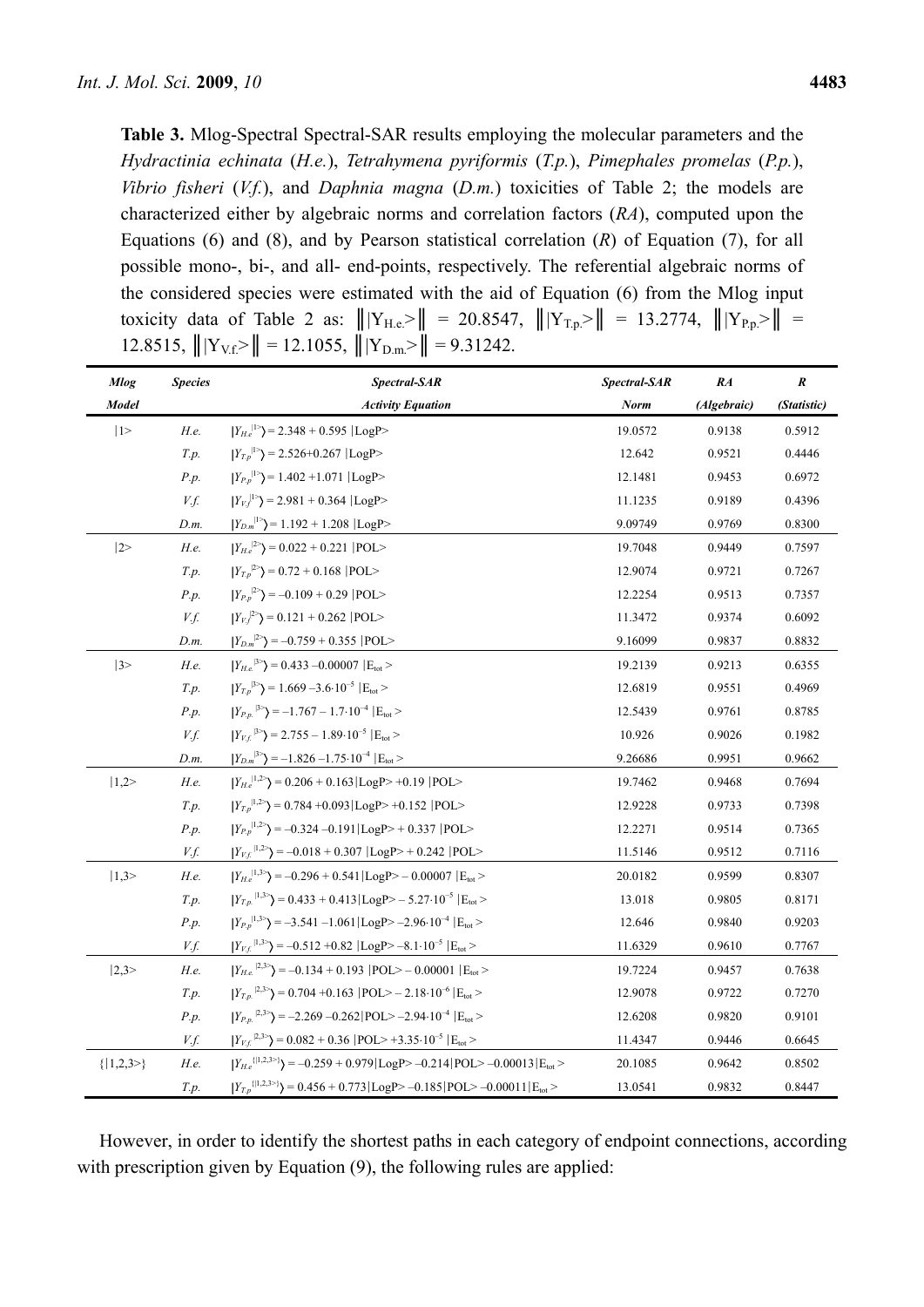- a) the first choice is the overall minimum path, in a certain column of Tables 5 and 6 (either for statistical or algebraically correlation);
- b) if the overall minimum is reached by many equivalent paths (as is the case of Mlogalgebraic column for *H.e.* in Table 5, for instance) the minimum path will be considered that one connecting the starting endpoint with the closest endpoint in the sense of norms (as is for *H.e.*/ Mlog the norm of  $|2$ > state the closest to the norm of  $|2,3$ > state, as compared with |1,2> and |1,3>, see Spectral-SAR norm column of Table 3, for example);
- c) the overall minimum path will set the dominant hierarchical path in assessing the mechanistically mode of action towards the given/measured activity; it is called as *the alpha path* (*α*);
- d) once the alpha path has been set the next minimum path will be looked for in such a way that the new starting endpoint is different from that one already involved in the alpha path (that is, if in the established *alpha* path for *H.e./* Mlog the starting model correspond to the |2> state, the next path to be identified will originate either on models/states  $|1>$  or  $|3>$ );
- e) the remaining minimum paths are identified on the same rules as before and will be called like *beta* and *gamma paths*, *β* and *γ*, respectively;
- f) at the end of this procedure each mode of action is to be "touched" only one, excepting the final endpoint state {|1,2,3>} that can present *degeneracy*, *i.e.*, may be found with the same influence at the end of various paths, herein called as *degenerate paths* (*e.g.*, the states |1,2,3>, |2,1,3>, and |3,1,2> in the case of *Hydractinia echinata* and *Tetrahymena pyriformis* at their ending toxicity paths of Table 5); Yet, such behavior may leave with the important idea the *degenerate paths*, although different in the start and intermediate states, while ending with the same ordering influences, *e.g.*, the state  $|2,1,3\rangle$  of Table 5( with "1" for LogP, "2" for POL, and "3" for  $E_{tot}$ , see Tables 3 and 4), provides weaker contribution to the recorder activity since two paths have to produce the same (final) effect in order it to be activated; this is nevertheless one remarkable mechanistic consequence of the present combined (algebraic or statistical) correlations with minimization (optimization) principle applied for the spectral path lengths through Equations  $(6)$ – $(10)$ ;
- g) the *alpha*, *beta* and *gamma* paths can be easily identified for algebraic and statistical treatments in Tables 5 and 6 and there are accordingly marked; the degeneracy behavior is readily verified in Table 5 where the *alpha path is found as the only (non-degenerate) path* out of all possible ones. Of course, the same rationalization applies also for *alpha* path of Table 6, however displaying the trivial situation in which the absence of any degeneracy is recorded due to the restrained structural parameters considered for activity modeling since less available data for *Pimephales promelas* (*P.p.*) and *Vibrio fisheri* (*V.f.*) species in Table 2, according with the above specified Topliss-Costello rule.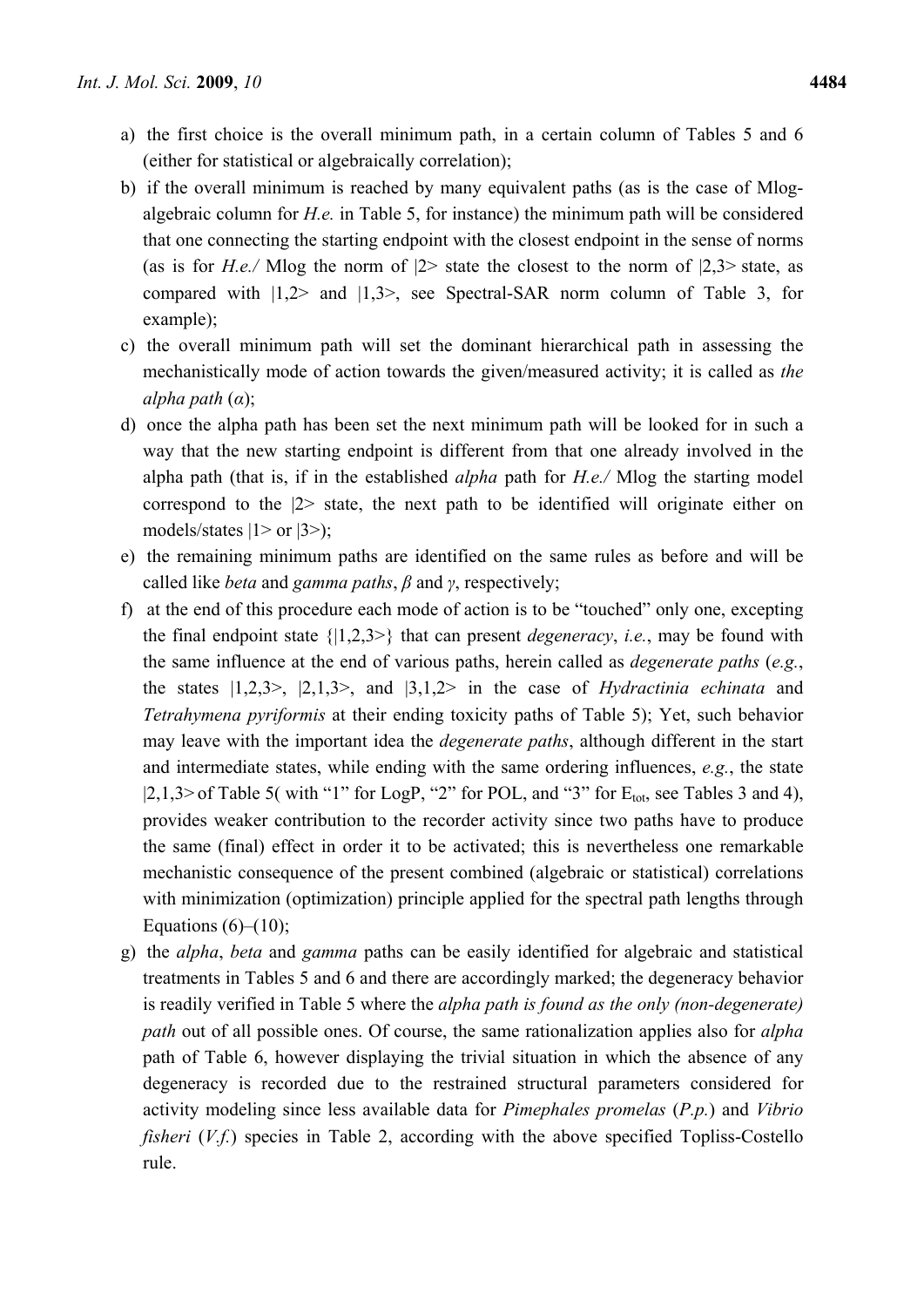Now, the *interspecies* analysis may be unfolded employing the paths of Tables 5 and 6; for achieving that, a preliminary search for minimum paths at the *inter*-species levels for each Mlog/Clog and algebraic/statistic computational frames should be done first.

Note that for *Daphnia magna* (*D.m.*) species, although specific paths would be superfluous with the uni-parameter models considered in Tables 3 and 4 due the Topliss-Costello rule (since the limited data of Table 2), its presence on the inter-species grids of Figures 1–4 may be as well considered by means of the *pseudo-path construction* based on reconsidering the above a) & b) minimum searching rules for models with single parameter dependency:

h) models with higher correlation/probability (either within statistic or algebraic approaches) will firstly enter molecular mechanism of toxicity through their considered structural parameter, *i.e.*, LogP, POL and  $E_{tot}$  for the  $|1\rangle$ ,  $|2\rangle$  and  $|3\rangle$  end-points, respectively.

Such a quest is performed in two steps: the computational scheme is primarily fixed, *e.g.*, the Mlog-algebraic one; then, among all Mlog-algebraic *alpha* paths for all species of Tables 5 and 6 the minimum is selected, *i.e.*,  $\alpha_{P,p}$  for the actual case.

**Table 4.** The same type of Spectral-SAR models as those of Table 3, here for Clog data of Table 2. The referential algebraic norms of the considered species were estimated with the Equation (6) from the Clog input toxicity data of Table 2 as:  $\|Y_{He}>\| = 20.1051$ ,  $|||Y_{T,p}\rangle|| = 14.8984$ ,  $|||Y_{P,p}\rangle|| = 15.5929$ ,  $|||Y_{V,f}\rangle|| = 16.6682$ ,  $|||Y_{D,m}\rangle|| = 11.3438$ .

| Clog          | <b>Species</b> | Spectral-SAR                                                                                                        | Spectral-SAR | RA          | $\boldsymbol{R}$ |
|---------------|----------------|---------------------------------------------------------------------------------------------------------------------|--------------|-------------|------------------|
| Model         |                | <b>Activity Equation</b>                                                                                            | <b>Norm</b>  | (Algebraic) | (Statistic)      |
| 1>            | H.e.           | $ Y_{He} ^{1>}=$ 2.242 + 0.583  LogP>                                                                               | 18.1498      | 0.9027      | 0.5744           |
|               | T.p.           | $ Y_{T,p} ^{1}$ = 1.248+ 0.919   LogP>                                                                              | 14.6075      | 0.9805      | 0.8572           |
|               | P.p.           | $ Y_{P,p} ^{1}$ = 1.436 + 1.107   LogP>                                                                             | 14.7182      | 0.9439      | 0.7011           |
|               | V.f.           | $ Y_{Vf} ^{1}$ = 3.598 + 0.41  LogP>                                                                                | 15.6785      | 0.9406      | 0.4605           |
|               | D.m.           | $ Y_{D,m} ^2$ = 0.57 + 1.483  LogP>                                                                                 | 11.2079      | 0.9880      | 0.9432           |
| 2>            | H.e.           | $ Y_{He}^{2} \rangle = 0.242 + 0.201$  POL>                                                                         | 18.5655      | 0.9234      | 0.6831           |
|               | T.p.           | $ Y_{T,p} ^{2}$ = -0.118 + 0.237  POL>                                                                              | 14.7122      | 0.9875      | 0.9108           |
|               | P.p.           | $ Y_{P,p} ^2$ = -0.092 + 0.29  POL>                                                                                 | 14.871       | 0.9537      | 0.7604           |
|               | V.f.           | $ Y_{Vf} ^2$ = 0.111 + 0.298  POL>                                                                                  | 16.1385      | 0.9682      | 0.7565           |
|               | D.m.           | $ Y_{D,m} ^2$ = -1.241 + 0.379  POL>                                                                                | 11.2605      | 0.9927      | 0.9655           |
| 3>            | H.e.           | $ Y_{He}^{3} \rangle = 0.518 - 0.00007$ $ E_{tot}\rangle$                                                           | 18.16        | 0.9033      | 0.5773           |
|               | T.p.           | $ Y_{T,p} ^{3}$ = -1.176 -1.27.10 <sup>-4</sup> $ E_{\text{tot}}$ >                                                 | 14.8013      | 0.9935      | 0.9544           |
|               | P.p.           | $ Y_{P,p} ^{3}$ = -1.597 - 1.64·10 <sup>-4</sup> $ E_{\text{tot}}$ >                                                | 15.2359      | 0.9771      | 0.8882           |
|               | V.f.           | $ Y_{V,f} ^{3}$ = 2.546 – 4.51.10 <sup>-5</sup> $ E_{tot}$ >                                                        | 15.6221      | 0.9372      | 0.4106           |
|               | D.m.           | $ Y_{D,m} ^{3}$ = -2.546 -1.94.10 <sup>-4</sup> $ E_{\text{tot}}$ >                                                 | 11.3184      | 0.9978      | 0.9896           |
| 1,2>          | H.e.           | $ Y_{He}^{(1,2)}\rangle$ = 0.488 + 0.217  LogP> + 0.16  POL>                                                        | 18.6415      | 0.9272      | 0.7014           |
|               | T.p.           | $ Y_{T,p} ^{1,2}$ = -0.208 - 0.081   LogP > + 0.255   POL >                                                         | 14.7128      | 0.9875      | 0.9112           |
|               | P.p.           | $ Y_{P,D} ^{1,2}$ = -1.038 - 0.931   LogP> + 0.509   POL>                                                           | 14.908       | 0.9561      | 0.7742           |
|               | V.f.           | $ Y_{V,f} ^{1,2}$ = 0.228 + 0.188  LogP> + 0.268  POL>                                                              | 16.187       | 0.9711      | 0.7816           |
| 1,3>          | H.e.           | $ Y_{He}^{(1,3)}\rangle$ = -0.134 + 0.522  LogP> - 0.00006  E <sub>tot</sub> >                                      | 18.9449      | 0.9423      | 0.7708           |
|               | T.p.           | $ Y_{T,n} ^{1,3>}=$ $-0.859 + 0.219$ $ LogP> - 1.04 \cdot 10^{-4}$ $ E_{tot}>$                                      | 14.8152      | 0.9944      | 0.9611           |
|               | P.p.           | $ Y_{P,p} ^{1,3>}\rangle = -3.524 - 1.327 LogP> - 3.1 \cdot 10^{-4}  E_{tot}>$                                      | 15.4088      | 0.9882      | 0.9437           |
|               | V.f.           | $ Y_{V.f} ^{1,3>}\rangle = -0.12 + 0.713  LogP> - 8.42 \cdot 10^{-5}  E_{tot}>$                                     | 16.2777      | 0.9766      | 0.8267           |
| 2,3>          | H.e.           | $ Y_{He}^{2,3>}\rangle$ = 0.093 + 0.175  POL> - 0.00001  E <sub>tot</sub> >                                         | 18.5804      | 0.9242      | 0.6868           |
|               | T.p.           | $ Y_{T,n} ^{2,3>}\rangle = -1.045 + 0.062$  POL> - 9.77.10 <sup>-5</sup>  E <sub>tot</sub> >                        | 14.8118      | 0.9942      | 0.9594           |
|               | P.p.           | $ Y_{P,n} ^{2,3>}\rangle = -2.243 - 0.355$  POL> $-3.28 \cdot 10^{-4}$  E <sub>tot</sub> >                          | 15.3717      | 0.9858      | 0.9320           |
|               | V.f.           | $ Y_{Vf}^{2,3>}\rangle$ = 0.2 + 0.337  POL> + 1.65 $\cdot$ 10 <sup>-5</sup>  E <sub>tot</sub> >                     | 16.1548      | 0.9692      | 0.7650           |
| $\{ 1,2,3>\}$ | H.e.           | $ Y_{He}^{(1,2,3>)}\rangle$ = -0.166 + 1.229 LogP> - 0.351   POL> -0.00017   E <sub>tot</sub> >                     | 19.1684      | 0.9534      | 0.8188           |
|               | T.p.           | $ Y_{T,p}^{\{11,2,3\geq\}}\rangle = -0.871 + 0.199 \text{LogP}> + 0.008 \text{POL}> -0.0001 \text{E}_{\text{tot}}>$ | 14.8153      | 0.9944      | 0.9611           |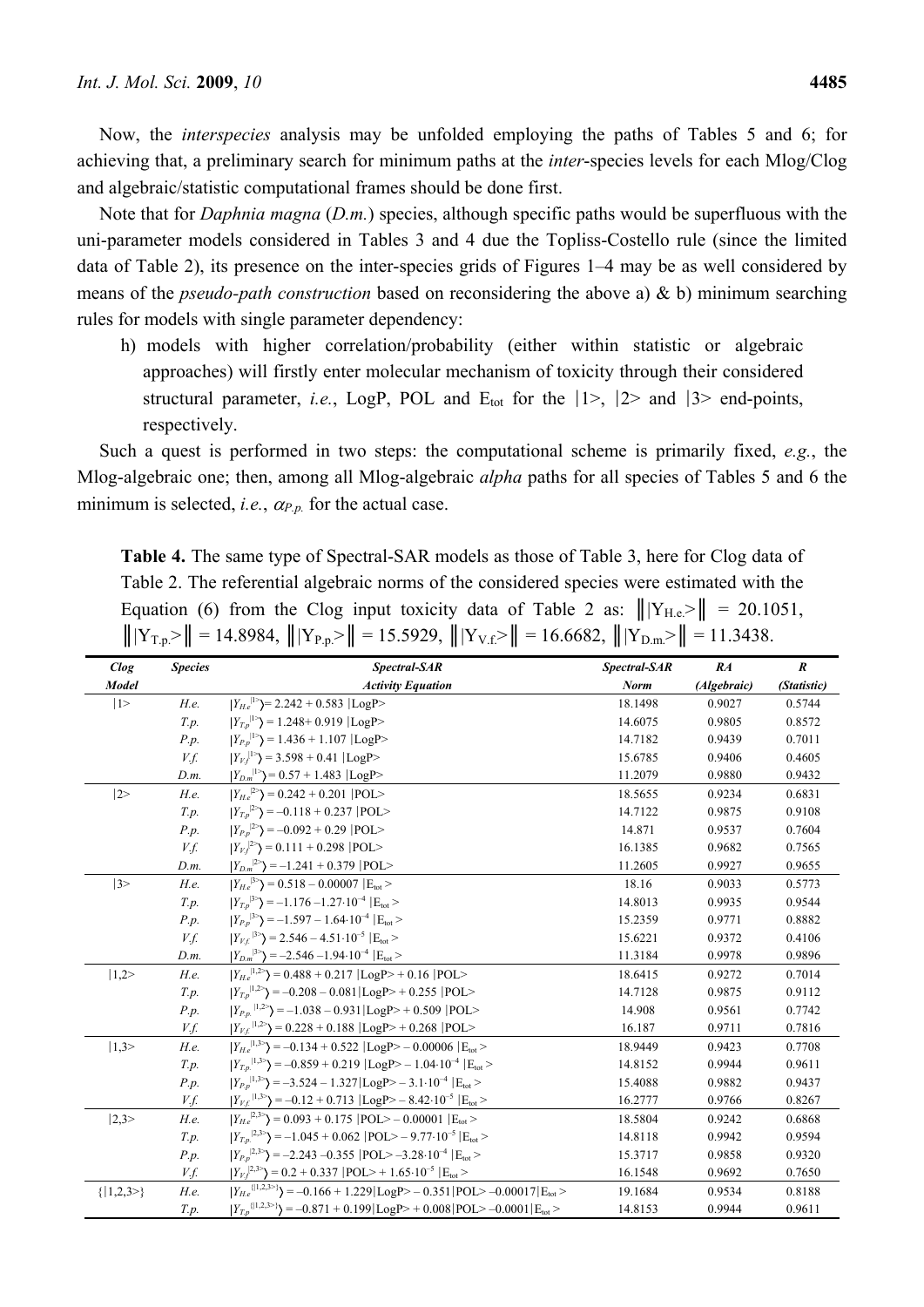**Table 5.** Synopsis of the statistic and algebraic values of paths connecting the Spectral-SAR models for *Hydractinia echinata* (*H.e.*) and *Tetrahymena pyriformis* (*T.p.*) in the Mlog/Clog and algebraic/statistical computational frames of Tables 3 and 4. The primary, secondary and tertiary - the so called *alpha* (α), *beta* (β) and *gamma* (γ) - paths are indicated according to the least path principle in spectral norm-correlation space, respectively.

| <b>Species</b>                                                   |                     |                      | H.e.                    |                     | T.p.                   |                    |                         |                       |  |
|------------------------------------------------------------------|---------------------|----------------------|-------------------------|---------------------|------------------------|--------------------|-------------------------|-----------------------|--|
| Method                                                           |                     | Mlog                 |                         | CLog                |                        | Mlog               |                         | Clog                  |  |
| Paths                                                            | Algebraic           | <i>Statistic</i>     | Algebraic               | <i>Statistic</i>    | Algebraic              | Statistic          | Algebraic               | <i>Statistic</i>      |  |
| $ 1 \rangle \rightarrow  1,2 \rangle \rightarrow  1,2,3 \rangle$ | 1.05246             | 1.08283 <sup>7</sup> | 1.01981                 | 1.04767             | 0.41325                | 0.5754397          | 0.208278                | 0.232353              |  |
| $ 1 \rangle \rightarrow  1,3 \rangle \rightarrow  1,3,2 \rangle$ | $1.05246^{\gamma}$  | 1.08273              | $1.01981$ <sup>7</sup>  | 1.04754             | $0.41325^{\gamma}$     | 0.574673           | $0.208278$ <sup>7</sup> | 0.232342 <sup>7</sup> |  |
| $ 1 \rangle \rightarrow  2,3 \rangle \rightarrow  1,2,3 \rangle$ | 1.05246             | 1.08284              | 1.01981                 | 1.0476              | 0.41325                | 0.575534           | 0.208278                | 0.232342              |  |
| $ 2\rightarrow 1,2\rightarrow 2,1,3\rightarrow $                 | 0.404191            | 0.413755             | 0.603637                | 0.61798             | 0.147067               | 0.188257           | $0.103313^{p}$          | $0.114674^{\beta}$    |  |
| $ 2\rightarrow 1,3\rightarrow 2,1,3\rightarrow $                 | 0.404191            | 0.413756             | 0.603637                | 0.617987            | 0.147067               | 0.188265           | 0.103313                | 0.114674              |  |
| $ 2 \rightarrow  2,3 \rightarrow  2,3,1 \rightarrow$             | $0.404191^{\alpha}$ | $0.413754^{\circ}$   | $0.603637$ <sup>a</sup> | $0.617972^{\alpha}$ | $0.147067$ $^{\alpha}$ | $0.188246^a$       | 0.103313                | 0.114674              |  |
| $ 3\rightarrow 1,2\rightarrow 3,1,2\rightarrow $                 | $0.89559^{\beta}$   | 0.920041             | 1.00961 <sup>β</sup>    | 1.03703             | $0.373261^{\beta}$     | 0.510175           | 0.191347                | 0.212443              |  |
| $ 3\rightarrow 1,3\rightarrow 3,1,2\rightarrow $                 | 0.89559             | $0.919987^{\beta}$   | 1.00961                 | $1.03697^{\beta}$   | 0.373261               | $0.509664^{\beta}$ | 0.0140336               | 0.0155182             |  |
| $ 3 \rightarrow 2,3 \rightarrow  3,2,1 \rightarrow$              | 0.89559             | 0.920044             | 1.00961                 | 1.03703             | 0.373261               | 0.510232           | 0.0140336               | $0.0155182^{\alpha}$  |  |

**Table 6.** The same type of information and analysis as in Table 5, here for *Pimephales promelas* (*P.p.*) and *Vibrio fisheri* (*V.f.*) species.

| <b>Species</b>                                |                         |                        | P.p.                    |                       | V.f.                                     |                                          |                         |                      |  |  |
|-----------------------------------------------|-------------------------|------------------------|-------------------------|-----------------------|------------------------------------------|------------------------------------------|-------------------------|----------------------|--|--|
| Method                                        | Mlog                    |                        | CLog                    |                       | Mlog                                     |                                          | <b>Clog</b>             |                      |  |  |
| Paths                                         | Algebraic               | <i>Statistic</i>       | Algebraic               | <i>Statistic</i>      | Algebraic                                | <i>Statistic</i>                         | Algebraic               | <i>Statistic</i>     |  |  |
| $ 1 \rangle \rightarrow  1,2 \rangle$         | 0.0792073               | 0.0881801              | 0.190201                | 0.2034                | $0.392451$ <sup><math>\beta</math></sup> | $0.476398$ <sup><math>\beta</math></sup> | $0.509418^{\beta}$      | $0.601392\beta$      |  |  |
| $ 1 \rangle \rightarrow  1,3 \rangle$         | $0.499343$ <sup>7</sup> | $0.545515^{\gamma}$    | $0.692013$ <sup>7</sup> | $0.731962^{\gamma}$   | 0.511148                                 | 0.61083                                  | 0.600329                | 0.702271             |  |  |
| $ 1 \rangle \rightarrow  2,3 \rangle$         | 0.474093                | 0.518389               | 0.654817                | 0.69307               | 0.312213                                 | 0.383883                                 | 0.477152                | 0.565317             |  |  |
| $ 2\rightarrow 1,2\rightarrow $               | $0.00166893$ "          | $0.0018496^{\alpha}$   | $0.0371086$ "           | $0.0395137^{\alpha}$  | 0.167993                                 | 0.196303                                 | 0.0485269               | 0.0545366            |  |  |
| $ 2\rightarrow 1,3\rangle$                    | 0.421805                | 0.459267               | 0.538921                | 0.568184              | 0.28669                                  | 0.331225                                 | 0.139438                | 0.155864             |  |  |
| $ 2 \rightarrow  2,3 \rightarrow  $           | 0.396554                | 0.432134               | 0.501725                | 0.529282              | $0.0877552$ "                            | $0.103489^{\alpha}$                      | $0.0162612$ $^{\alpha}$ | $0.0183134^{\alpha}$ |  |  |
| $ 3\rightarrow 1,2\rightarrow $               | 0.3177                  | 0.347114               | 0.328541                | 0.347126              | 0.590616                                 | 0.781086                                 | 0.565916                | 0.675813             |  |  |
| $ 3\rightarrow 1,3\rangle$                    | 0.102435                | 0.11035                | 0.173271                | 0.181596              | $0.709313$ <sup>7</sup>                  | $0.913454^{\gamma}$                      | $0.656827^{\gamma}$     | 0.776511'            |  |  |
| $ 3 \rightarrow \rightarrow  2,3 \rightarrow$ | $0.0771849^{\,p}$       | 0.0832042 <sup>β</sup> | $0.136075^{\,6}$        | 0.142683 <sup>β</sup> | 0.510379                                 | 0.690032                                 | 0.53365                 | 0.639803             |  |  |

**Table 7.** Synopsis of the interspecies minimum paths and the associated ordered endpoints for each of the Mlog/Clog-algebraic/statistic modes of computations abstracted from the Tables 5 and 6.

| Computational<br><b>Modes</b> |             |                                                    | <b>Minimum Interspecies Paths</b>                               |                                                          | Ordered<br><b>Endpoints</b>                                                                                            |  |  |
|-------------------------------|-------------|----------------------------------------------------|-----------------------------------------------------------------|----------------------------------------------------------|------------------------------------------------------------------------------------------------------------------------|--|--|
|                               |             | alpha                                              | <b>beta</b>                                                     | gamma                                                    |                                                                                                                        |  |  |
| <b>Algebraic</b>              | <b>Mlog</b> | $\alpha_{P.p.}$<br>$ 2\rightarrow 1,2\rightarrow $ | $\beta_{P.p.}$<br>$ 3 \rightarrow  2,3 \rangle$                 | $\gamma_{T.p.}$<br>$ 1 \rangle \rightarrow  1,3 \rangle$ | $ 2\rightarrow 3\rightarrow 1\rightarrow 1,2\rightarrow 2,3\rightarrow 1,3\rightarrow 1,2,3\rightarrow $               |  |  |
|                               | Clog        | $\alpha_{T.p.}$<br>$ 3 \rightarrow  2,3 \rangle$   | $\beta_{T.p.}$<br>$ 2\rightarrow 1,2\rangle$                    | $\gamma_{T.p.}$<br>$ 1 \rangle \rightarrow  1,3 \rangle$ | $ 3 \rightarrow  2 \rightarrow  1 \rightarrow  2,3 \rightarrow  1,2 \rightarrow  1,3 \rightarrow  1,2,3 \rightarrow  $ |  |  |
| <b>Statistic</b>              | <b>Mlog</b> | $\alpha_{P.p.}$<br>$ 2\rightarrow 1,2\rightarrow $ | $\beta_{P.p.}$<br>$ 3 \rightarrow \rightarrow  2,3 \rightarrow$ | $\gamma_{P.p.}$<br>$ 1 \rangle \rightarrow  1,3 \rangle$ | $ 2\rightarrow 3\rightarrow 1\rightarrow 1,2\rightarrow 2,3\rightarrow 1,3\rightarrow 1,2,3\rightarrow $               |  |  |
|                               | <b>Clog</b> | $\alpha_{T.p.}$<br>$3 \rightarrow 2,3 \rightarrow$ | $\beta_{T.p.}$<br>$2 \rightarrow 1,2 \rightarrow$               | $\gamma_{T.p.}$<br>$ 1 \rangle \rightarrow  1,3 \rangle$ | $ 3\rightarrow 2\rightarrow 1\rightarrow 2,3\rightarrow 1,2\rightarrow 1,3\rightarrow 1,2,3\rightarrow $               |  |  |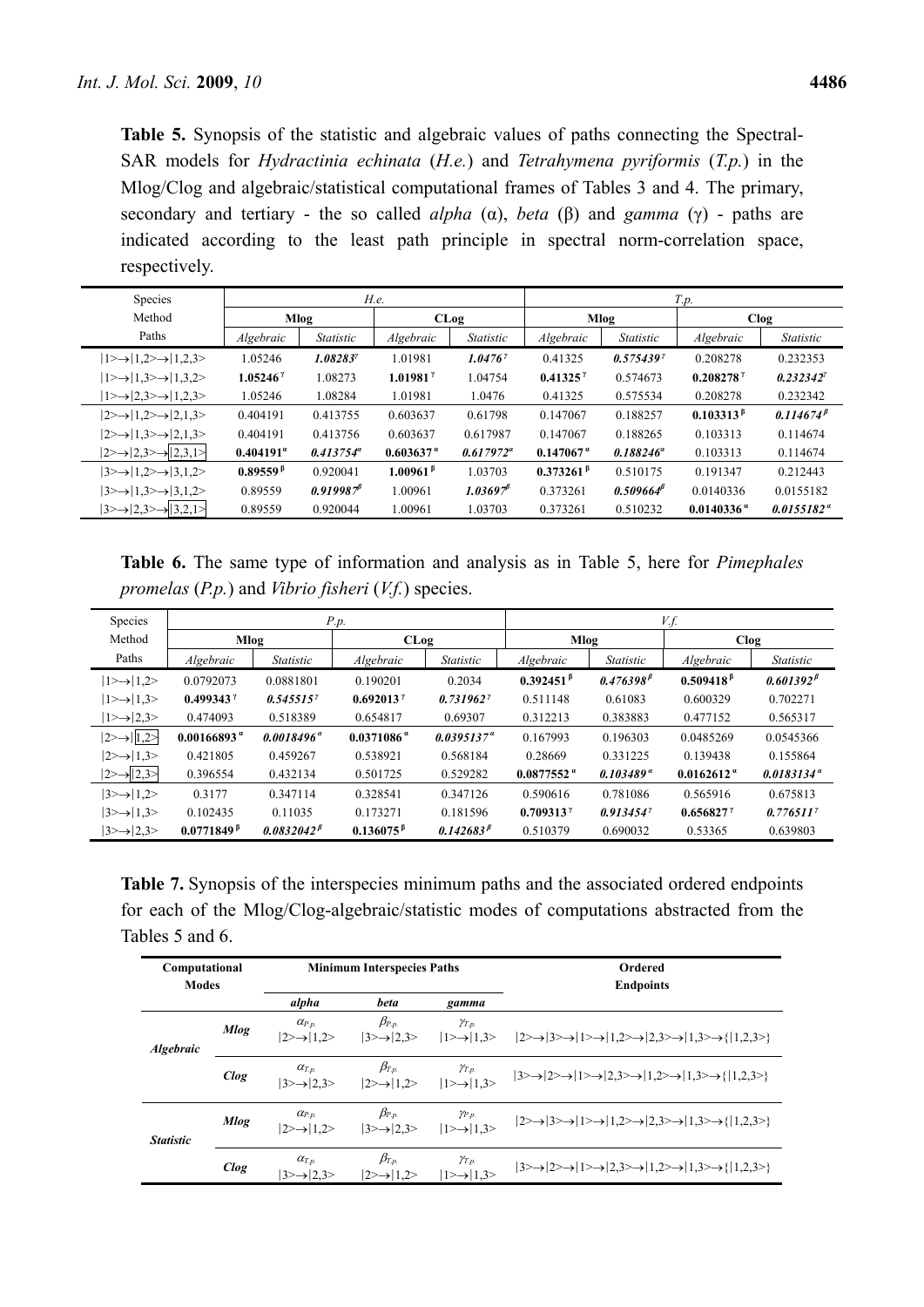Then, the same procedure is unfolded for the remaining *beta* and *gamma* paths within the fixed computational frame, *i.e.*, it will be repeated for each possible Mlog/Clog-algebraic/statistic combination. The results are summarized in Table 7 leading with the interspecies ordering of models to be considered for a mechanistic Spectral-SAR analysis. As such, all possible inter- and intra-species influences are presented in Figures 1–4 emphasizing on primary (*alpha*), secondary (*beta*) and tertiary (*gamma*) paths of Tables 5 and 6 projected on the Mlog/Clog models for algebraic/statistic correlations of Tables 3 and 4, respectively.

The inter-species diagrams reveal interesting features respecting both the correlation analysis and the inter-toxicity; as such, when is about either of algebraic or statistical treatment either Mlog- and Clog- interspecies ecotoxicity diagrams display the same endpoint ordering, as revealed by Table 7 and Figures 1 & 3 and 2 & 4, respectively. Beyond this, the algebraic approaches provide better systematic maps of inter-toxicity judged upon the *minimum distribution of crossing individual species' paths* (*alpha*, *bet*a or *gamma*), being this another realization of the least path principle – here at interspecies paths' level; for instance, the *H.e.* paths within algebraic framework RA<sub>Clog</sub> of Figure 2 are clearly individuated as having no crossing toxicity with other species eventually submersed in the same ecological area, while the carried toxicity may be transmitted to *V.f.* species according with the statistical approach  $R_{Clog}$  of Figure 4.

On the other way, when comparing the measured (observed) results it is apparent that the species *H.e.* and *V.f.* are eco-toxically interconnected and somehow independent from the *T.p.* and *P.p.* environmental response in RA<sub>Mlog</sub> picture of Figure 1. Yet, a different situation is noted for the statistical R<sub>Mlog</sub> analysis of Figure 3, according which *H.e.* species is highly mixed from a toxicological point of view with the species *T.p.* and *P.p.*, but not with the *V.f.* one, either by means of first (*alpha*), second (*beta*) or third (*gamma*) toxicity paths.

Finally, the species *D.m.* is predicted to strongly interact (crosses at the *alpha* paths' level) with the species *T.p.* on both algebraic  $RA_{Clog}$  and statistical  $R_{Clog}$  frameworks of Figures 2 and 4 due to POL and LogP parameters specific influence - identified on the grid region of their path crossings, respectively. Such a situation is no longer valid when Mlog values are modeled, since the algebraic RA<sub>Mlog</sub> approach predicts moderate inter-toxicity influence (through *alpha-beta* crossing paths due E<sub>tot</sub> or steric influence) (see Figure 1), in contrast with no recorded interaction within the statistical  $R_{Mlog}$ analysis (see Figure 3).

Therefore, the molecular mechanistic models of toxicity may be proposed in four variants: based on algebraic (RA) or statistic (R) correlation of either measured (Mlog) or by *ESIP* computed (Clog) toxicities.

The difference between the algebraic and statistical approaches relays on their inner definition: while, for a data sample, the statistical framework quantifies the dispersion respecting the data average (the data mean), the algebraic picture accounts for the dispersion of the extremes (the *N*-dimensional Euclidian lengths of the data rows); from this conceptual difference, although both assess the same confined realm between 0 and 1 in probability realization, the algebraic correlation records closer values near to the certainty for models classified as with high or even moderate statistical correlation values [7], being thus more suited for *least path principle* applications, as also proven by the current study.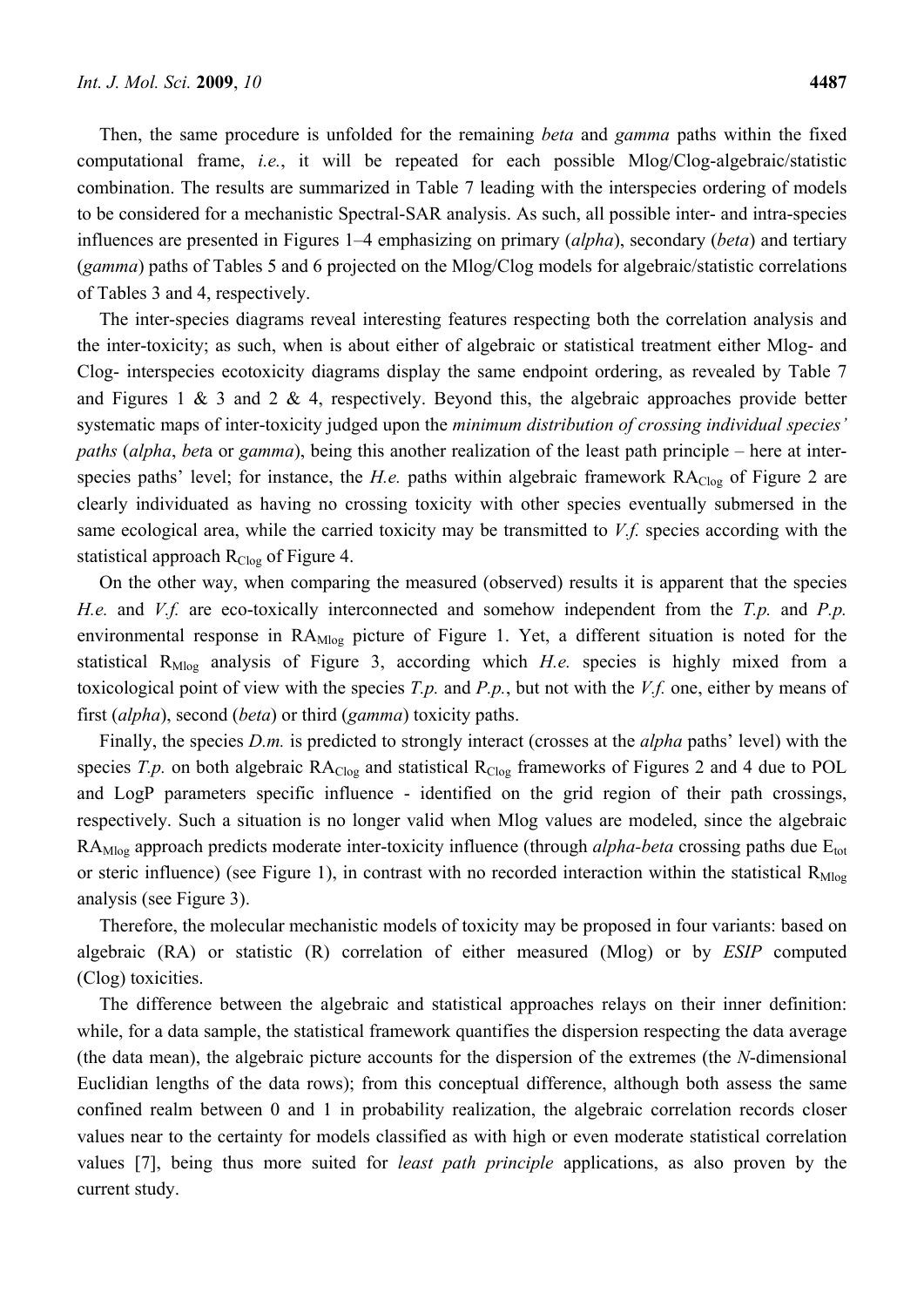**Figure 1.** The *Hydractinia echinata* (*H.e.*), *Tetrahymena pyriformis* (*T.p.*), *Pimephales promelas* (*P.p.*), *Vibrio fisheri* (*V.f.*), and *Daphnia magna* (*D.m.*) interspecies Spectral-SAR map modeling the molecular mechanisms for Mlog-algebraic toxicity paths of Tables 5 and 6 connecting the algebraic correlations of Table 3 across the ordered models of Table 7; the difference between species is made by the assignments of distinct icons, while *alpha*, *beta* and *gamma* paths are differentiated by thickness decreasing of lines joining the same icons; the *D.m.* pseudo-path (interrupted line on map) is considered from the highest correlation model towards the lowest one in Table 3.



Figure 2. The same type of representation as of Figure 1, here at the Clog-algebraic level.

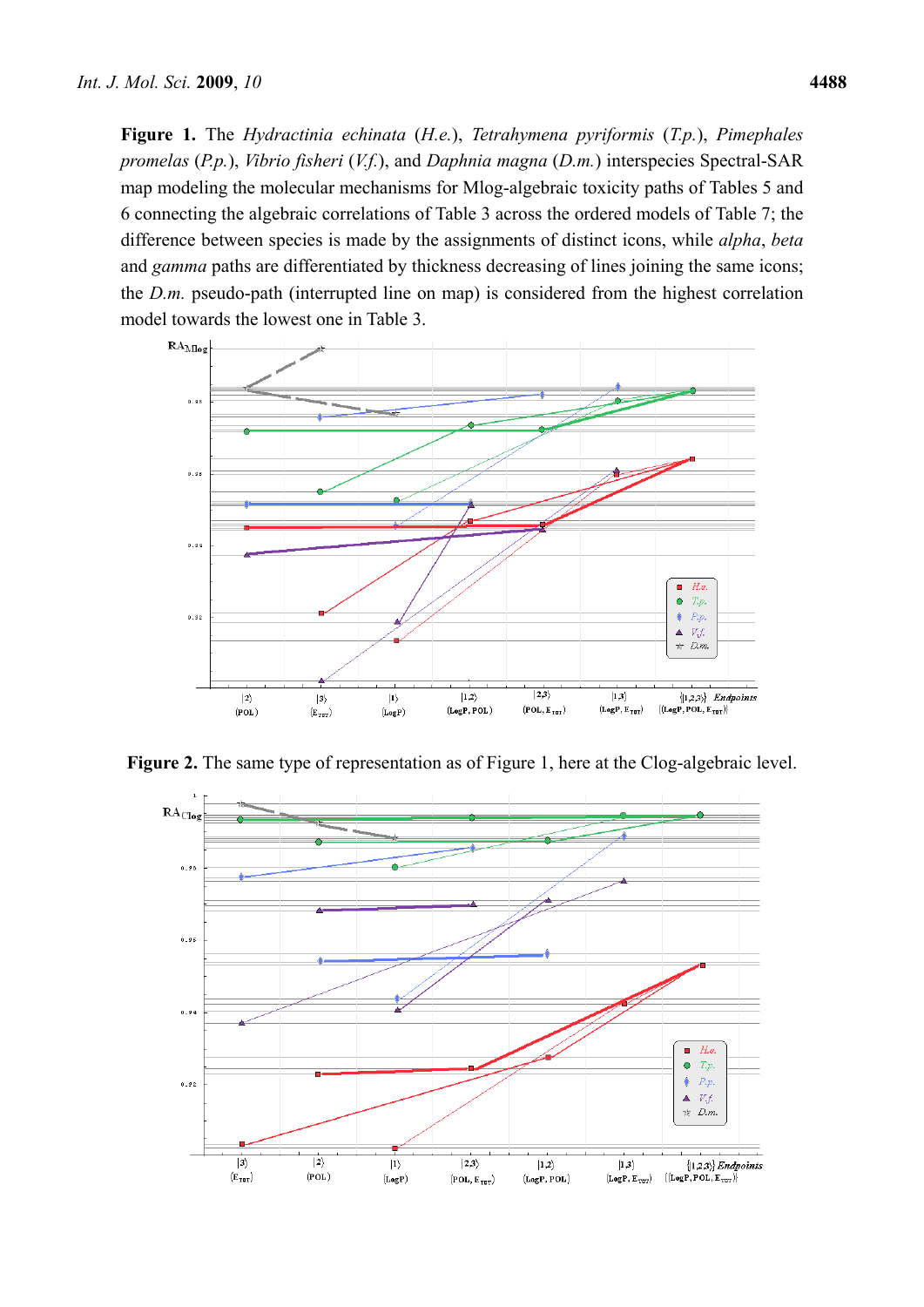

**Figure 3.** The same type of representation as of Figure 1, here at the Mlog-statistic level.





In other words, if one is interested in the sample data behavior merely from its "length" (the norm) than from its "average dispersion" side, the algebraic way should be chosen as the main correlation framework, while keeping the statistical counterpart available for comparison purpose. This seems to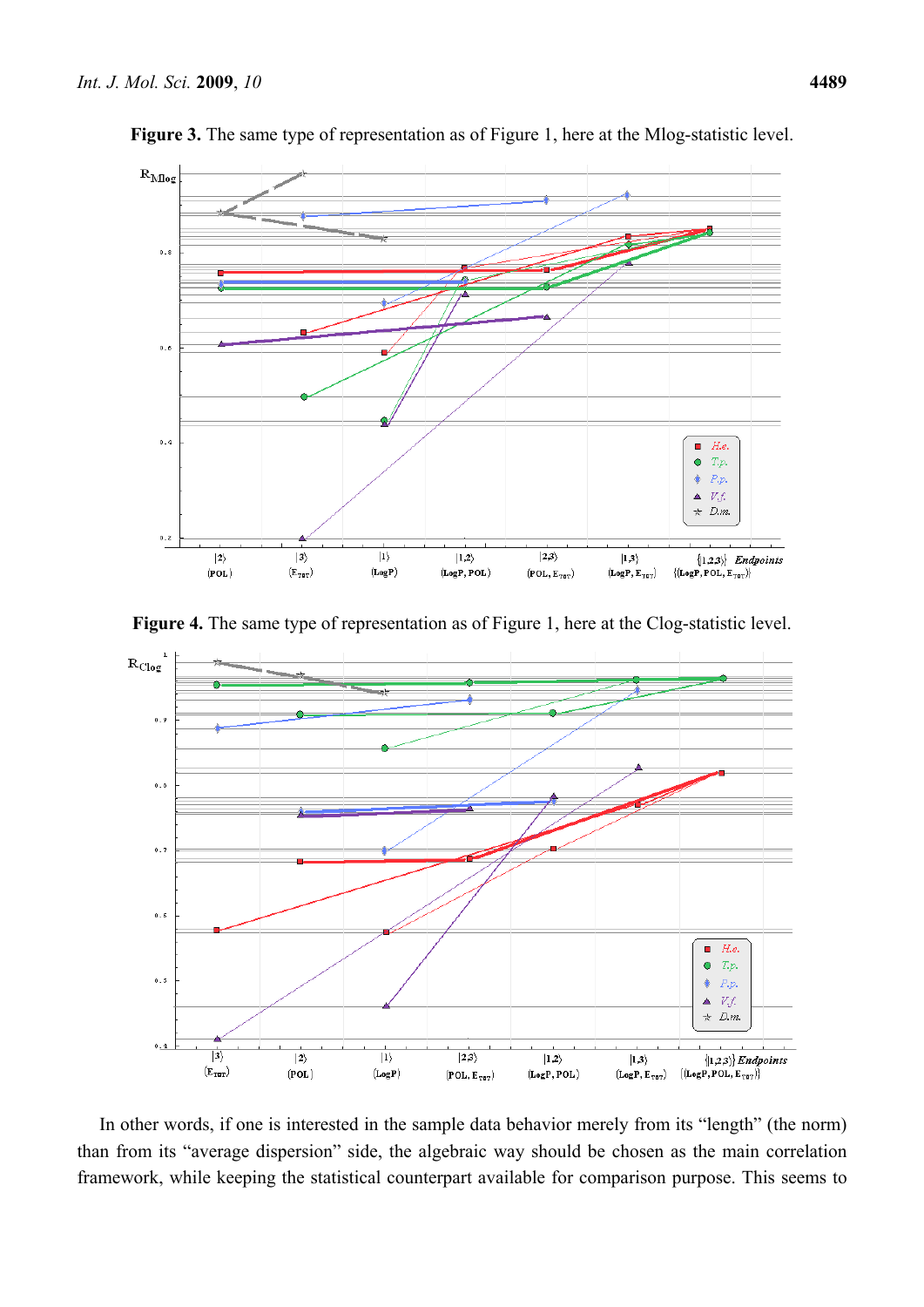be the case of ecotoxicological studies when the intensity (the "length or the amplitude") of action for each sample's endpoint may be important [8].

On the other hand the difference between the measured and computed values for ecotoxicological activities relays on the way the *ESIP* model is build from the available database, *i.e.*, by collecting the measured molecular-upon-species values and then appropriately redistributing them among various molecular fragments and groups of actual interest. Nevertheless, a practical discussion on how fine the actual *ESIP* data accommodates with the correlated structural data is addressed next.

### **4. Discussion of ESIP**

Table 2 presents the 28 tested combinations of *H.e.* with other organisms. In the case of derivatives nos. 1–25, the estimations of the calculated (C) values have been possible through use of the *ESIP*'s parameters distinctive for molecular substructures and specifically for every test-system. The file (structure + *ESIP* algorithm) of the mentioned derivatives offers the possibility of the analysis of different structure-reactivity relations through mentioned organisms we follow.

In the *H.e*. case, a specifically marine environment organism, pure water has the least toxicity and has the least values for structural parameters. The appearance of the hydrocarbonated chain leads to increasing molecular toxicity simultaneously with the increased values of the structural parameters (logP and POL) in the case of alcohols (nos. 2–4, and 6) and in the case of the phenols (nos. 14, 15, and 21) too. Compound no. 21 has the highest toxicity, probably due to geometry of the hydrocarbon radical situated in opposite *para*- position for phenolic hydroxyl and this one proximity on aromatic nucleus [27]; It is worth observing that the steric impediments limit produces such increase in the case of 2,6-diisopropylphenol. Instead, 1,2,3-propanetriol possess three OH groups, leading with persistent hydrophilic character, while the molecule has a diminished toxicity according to the logP value.

In the aromatic series (molecules nos. 16, 18, and 20) the structural parameters have closer values but the toxicities are more elevated as a result of the possibilities of extended electronic conjugation. The existence of two identical hydroxyl groups (see molecule no. 18), a highly symmetrical and flat molecule, as well as the absence of sterical hindrances, are considered to be the premises of an extended p- $\pi$  conjugation (the possibility of conjugation between the non-bonded p electrons of Oxygen and the  $\pi$  electrons of aromatic centre) according to a push-pull electronic mechanism: an OH group is electron donating and becomes positively-charged, and the second one, an electron accepting group becomes negatively-charged. This phenomenon, which is probably alternant and permanent even in the absence of a reaction partner, induces a strong hydrogen bond donor character. Unexpected seems the toxicity of 1,2,3-trihydroxibenzene (molecule no. 20), essentially identical with that of 1,2-dihydroxybenzene, although its logP value is diminished; this maybe happens due the push-pull mechanism of polyhidroxylic phenols [6].

In the case of 1,4-dihydroxybenzene, the conjugation is diminished through the inclusion of a *t*-butyl radical (no. 19) and increased steric impediment at the phenolic hydroxyl level. However, the toxicity significantly decreases by three orders by replacing one –OH group with a methyl (no. 14), methoxy (no. 17), chloro (no. 22) or amino (no. 24) moiety though the logP parameter changes significantly. The situation according to which the toxicity values of the mentioned derivatives span a narrow domain of about 0.5 logarithm units, relays on the existence of certain stereo-electronic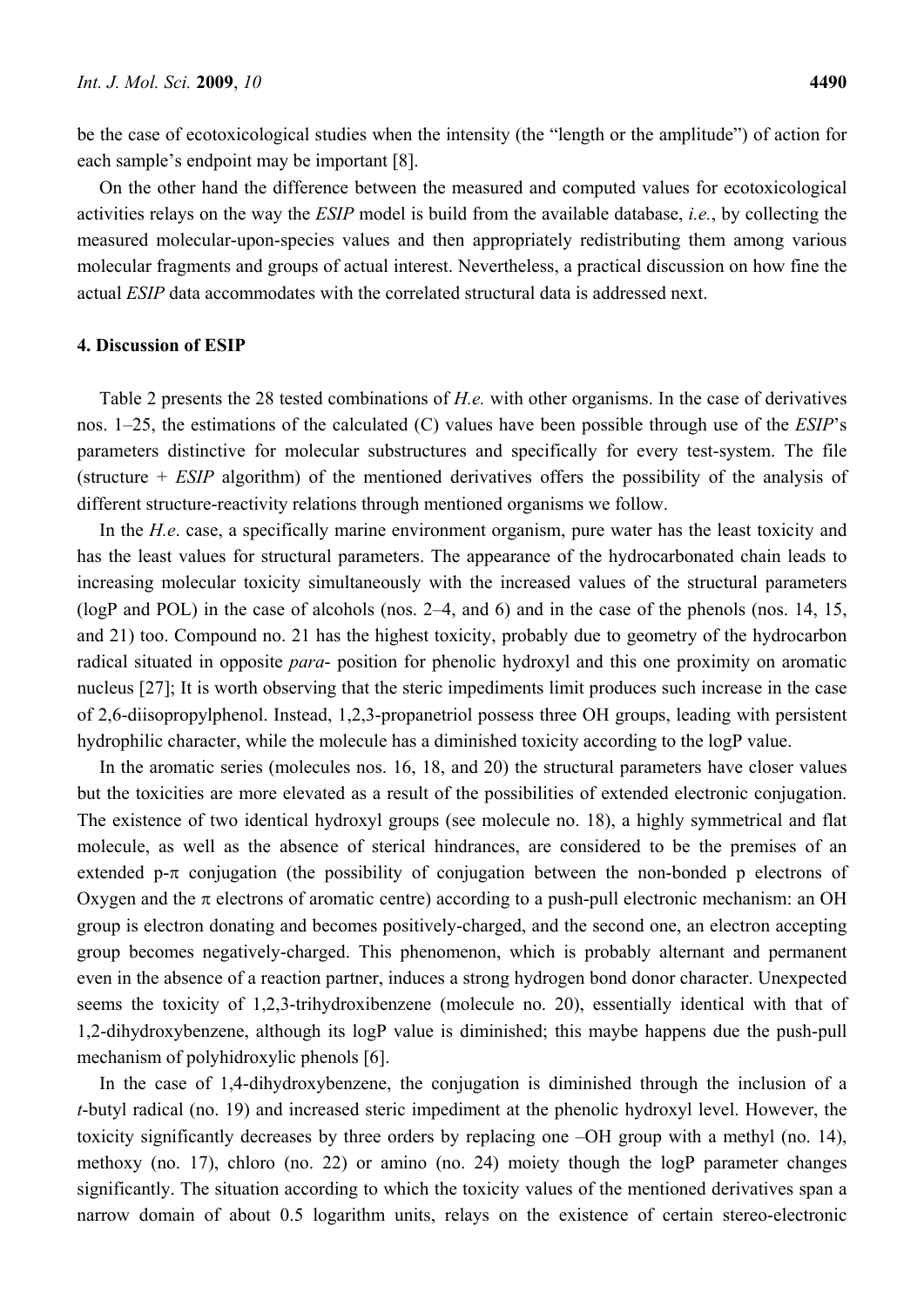balance similarity in the case of aromatic derivatives inferior substituted, as 4-toluidine (no. 11) and 1,2-dichlorobenzene (no. 12), in agreement with other (unpublished) series of derivatives.

The toxicity dependence on the logP parameter is informative also for derivatives with pyridine nitrogen (no. 8–10), quinonic ones (no. 26 and 27) and 2,4,6-trinitrophenol (no. 25), which although having the most diminished logP value, displays however identical efficacy with monosubstituted phenol derivatives.

An example of the influence of functional groups is illustrated by the 1,10-diaminodecane (no. 7) molecule with a smaller toxicity than expected according to its hydrocarbonated chain, though the POL value is great. According with the experimental results [5], the chain with 8–10 C probably represents the hydrocarbon interface where the lipophilicity is manifested. Yet, the diffusion of the molecules with high number of the C atoms through the cell membrane is however "hindered" and the percentage of the crossing molecules is diminished [28].

The presence of the 4-methoxyazobenzene (no. 28) in Table 2 illustrates that as profound structural changes resulted new reactions mechanisms appear, emphasizing the availability offered by the test-system with *H.e.* to analyze very different derivatives. This is the case of the azo-function which, by means of enzymatic reduction, leads to the stoichiometric appearance of amines, though the toxicity of the mixed combination (the most frequent case in the environment) represents a fruitful and significant investigation direction.

The *ESIP*-Köln model provides, although not in all cases, the possibility to appreciate to a great extent the efficiency with which the real or measured M value agrees with the theoretically calculated (C) counterparts. In other words, if the calculated value (C) stands above those measured (M), for instance, the difference can be assigned to the lipophilicity character represented here by logP, along some electronic POL or steric Etot influences.

However, the *ESIP* values have been determined to bend down on real/measured values through inclusion of the effects relating specific parameters of molecular structures. This is confirmed since the measured Mlog/MRC<sub>50</sub> and calculated Clog/MRC<sub>50</sub> values are in concordance with the numerical structural parameter counterparts in the Table 2. This also indicates that the individual structural parameters or their combinations are specific and the organism *H.e.* can be successful employed as a suitable test-system for further toxicity determinations.

## **5. Conclusions and Outlook**

There is already wider recognition of the problem posed by the ever growing number of available chemicals with no tested toxicity in junction with the increased costs and limited time available for testing before entering mainstream production or they are dispersed into the environment. Therefore, the demand for developing *in silico* tools for providing the associated computed activities from benchmark measurements and individuated molecular fragment toxicities naturally appears; such studies should provide correlation paths regarding how the given toxicants may act on various cells or species. In moving towards such complex computational techniques for species and inter-species toxicity assignment the present work combines the Köln-*ESIP* and Timişoara-Spectral-SAR models in a unified computational activity-correlation framework.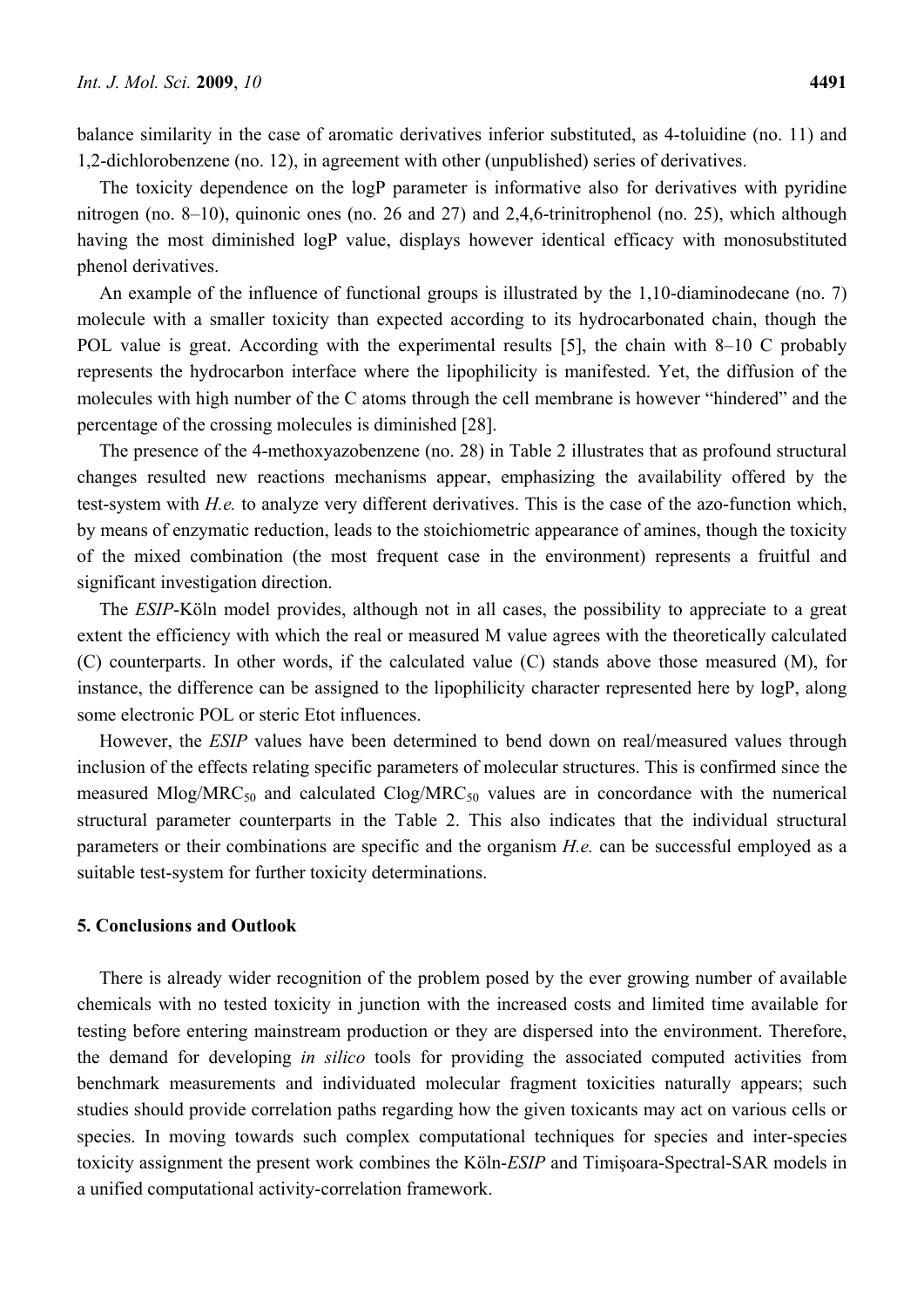The Köln model for estimation of a compound toxicity is based on the experimental measurement expressing the direct action of chemicals on the *H.e.* organism so that the structural influence parameters are reflected by the degree of metamorphosis itself. As such, the calculation of the structural parameters is absolute necessary for correctly evaluation and interpretation of the evolution of M(easured) and C(omputed) values.

The present work evidences relatively simple rules in respect to relationships with structure and reactivity: the efficacy of aliphatic alcohols increases with the number of the C atoms (a phenomenon characterized through the structural parameter logP) and diminishes with the appearance of new alcoholic groups (a phenomenon widely reflected through POL and  $E_{tot}$ ); the influence of the amino-group for aliphatic amines is comparatively predominant to the relative extent of the hydrocarbon chain [5]; the influence of the first methyl in the phenol case is negligible; the steric influence of isopropyl-radicals on the phenolic active centre for 2,6-derivative is stronger (by increased POL value) as in the case of the *t*-butyl substituent (while logP and POL values are diminished), etc.

In principle, the toxicity represents the synergetic effect of the three structural influences: hydrophobicity, electrostatic and steric molecular control on receptor binding. The efficiency difference through derivatives with closer parameters as those with 1,2-, 1,4- and 1,2,3-hydroxy groups can be interpreted through a particular electronic mechanism [6]; on the other hand the toxicity efficiency difference through 1,4-dihydroxybenzene (electronic) and 4-(3',5'-dimethyl-3' heptyl)phenol (steric) is well reflected through computed parameter's numeric values.

Finally, the Timişoara Spectral-SAR analysis offers the correlation models and the end-points' paths either for *H.e.* species as well for other four different organisms, with which the toxicity may be inter-changed by means of molecular structural mechanisms of action induced by certain common (or under testing) chemicals.

Besides the fact the Spectral-SAR algorithm was previously proven as being superior to the fashioned statistical approach in solving the paradoxical dichotomies various statistical indices produce when considered together [24], it advances a reliable method of identifying which structural molecular parameter is more influential across multiple possible paths of activation of a bio- or ecotoxico-logical response, thus furnishing a useful computational mechanistic molecular method in QSAR studies [29]. Then, when combined with *ESIP* algorithm a complex inter-molecular/interspecies toxicological transfer picture is provided.

However, the correlation maps depend on the algebraic or statistical way of modeling the action, *i.e.*, by assuming the chemical-biological interaction driven by the intensity norm (relating algebraic vectorial picture) or average (relating statistical dispersive picture) in ligand-receptor specific binding. At this point the algebraic vs. statistic issue remains open for further investigations by comparative single- and inter- species activities.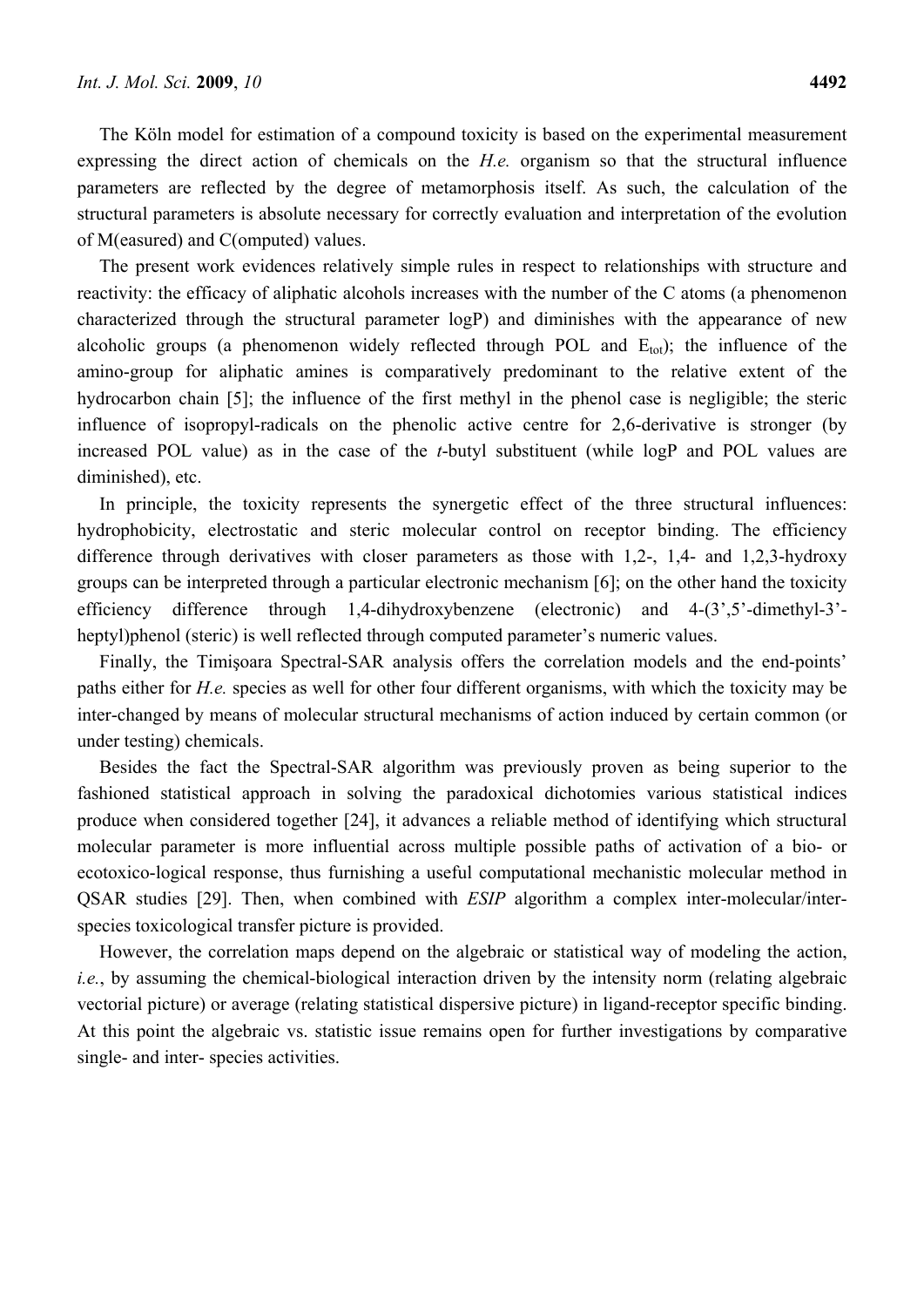#### **Appendix**

*A1. Vectorial Scalar Product, Norms, and Cauchy-Schwarz Inequality* 

Given two vectors:

$$
|u\rangle = |u_1, u_2, \dots, u_n\rangle, |v\rangle = |v_1, v_2, \dots, v_n\rangle
$$
 (A1)

their scalar (or dot) product writes as:

$$
\langle u | v \rangle = \sum_{i=1}^{def} u_i v_i = u_1 v_1 + u_2 v_2 + \dots + u_n v_n
$$
 (A2)

Since the *self* scalar product looks like:

$$
\langle u|u\rangle = \sum_{i=1}^{n} u_i^2
$$
 (A3)

one may introduce the so called norm (or length) of the vector by definition:

$$
\|u\| = \sqrt{\langle u|u\rangle} = \sqrt{\sum_{i=1}^{n} u_i^2}
$$
 (A4)

The length property of the vectorial norm may be easily visualized through computing the modulus of an arbitrary 3D vector, say  $|r\rangle = |u_1, u_2, u_3\rangle$ :

$$
|\vec{r}| = \sqrt{u_1^2 + u_2^2 + u_3^2} = \sqrt{\langle u_1, u_2, u_3 | u_1, u_2, u_3 \rangle} = \sqrt{\langle r | r \rangle} = ||r \rangle ||
$$
 (A5)

Consequently, the distance between two vectors may be written in terms of their difference norm as:

$$
d(u), |v\rangle) = ||u\rangle - |v\rangle|| = ||u - v\rangle|| = \sqrt{\langle u - v|u - v\rangle} = \sqrt{\sum_{i=1}^{n} (u_i - v_i)^2}
$$
 (A6)

From Equation (A6), but also from the fact that the self-scalar product is positively defined, see Equation (A4), the distributivity and commutativity properties of scalar product may be employed for any real parameter,  $t \in \Re$ , towards equivalent expressions:

$$
\langle u - tv | u - tv \rangle \ge 0, t \in \mathfrak{R}
$$
  
\n
$$
\Leftrightarrow (\langle u | - \langle v | t | \mathbf{u} \rangle - t | v \rangle) \ge 0
$$
  
\n
$$
\Leftrightarrow \langle v | v \rangle t^2 - 2 \langle u | v \rangle t + \langle u | u \rangle \ge 0
$$
\n(A7)

The last inequality says that the left sided second order equation has no solution or has two equal solutions; such condition is fulfilled when its discriminator is less or equal with zero, respectively, leading with the famous *Cauchy-Schwartz inequality*:

$$
\langle u|v\rangle^2 \le \langle u|u\rangle\langle v|v\rangle \tag{A8}
$$

which may be rewritten as: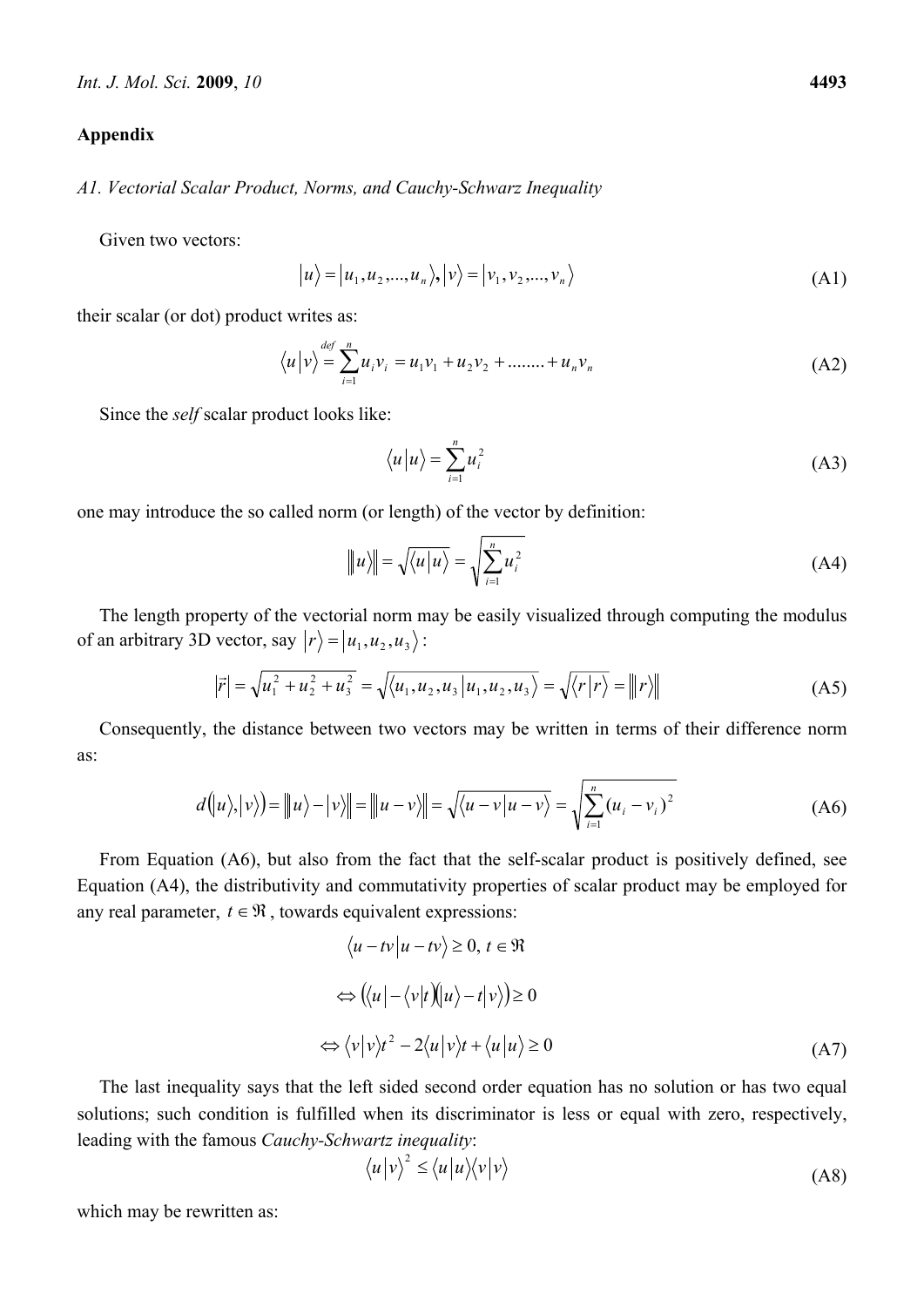$$
\sum_{i=1}^{n} u_i v_i \le \sqrt{\sum_{i=1}^{n} u_i^2} \sqrt{\sum_{i=1}^{n} v_i^2}
$$
 (A9)

or in more formal way as:

$$
\left| \langle u | v \rangle \right| \le \| u \rangle \| \cdot \| v \rangle \| \tag{A10}
$$

The Cauchy-Schwartz inequality is successfully used in probability theory, variance theory and correlation factors. An actual application is in following given as well.

## *A2. Algebraic Correlation Factor*

One starts with the simple connection between the observed, predicted and error vectors of Equation (1a), however specialized on their individual elements:

$$
Y_{i-OBS} = Y_{i-PRED} + p e_i \tag{A11}
$$

where " *pe* " here stays as the abbreviation for "prediction error".

Then, while squaring relation (A11):

$$
Y_{i-OBS}^2 = Y_{i-PRED}^2 + pe_i^2 + 2Y_{i-PRED} \cdot pe_i
$$
 (A12)

and summing for all working *N*-molecules (of Table 1):

$$
\sum_{i=1}^{N} Y_{i-OBS}^{2} = \sum_{i=1}^{N} Y_{i-PRED}^{2} + \sum_{i=1}^{N} p e_{i}^{2} + 2 \sum_{i=1}^{N} Y_{i-PRED} \cdot p e_{i}
$$
\n(A13)

the last relation simplifies to:

$$
\sum_{i=1}^{N} Y_{i-OBS}^{2} = \sum_{i=1}^{N} Y_{i-PRED}^{2} + \sum_{i=1}^{N} p e_{i}^{2}
$$
 (A14)

based on applying of scalar product definition (A2) and of prediction error orthogonalization condition (1c) for the last term of (A13):

$$
\sum_{i=1}^{N} Y_{i-PRED} \cdot p e_i = \langle Y_{PRED} | p e \rangle = 0
$$
\n(A15)

Now, substituting the prediction error values of (A11) in (A14) one equivalently yields:

$$
\sum_{i=1}^{N} Y_{i-OBS}^{2} = \sum_{i=1}^{N} Y_{i-PRED}^{2} + \sum_{i=1}^{N} (Y_{i-OBS} - Y_{i-PRED})^{2}
$$
\n
$$
\Leftrightarrow \sum_{i=1}^{N} Y_{i-PRED}^{2} = \sum_{i=1}^{N} Y_{i-OBS} \cdot Y_{i-PRED}
$$
\n(A16)

which further rewrites, recalling the norm and scalar product definitions of Equations (A4) and (A2), respectively, as:

$$
\left\| Y_{PRED} \right\|^2 = \left\langle Y_{OBS} \left| Y_{PRED} \right\rangle \right. \tag{A17}
$$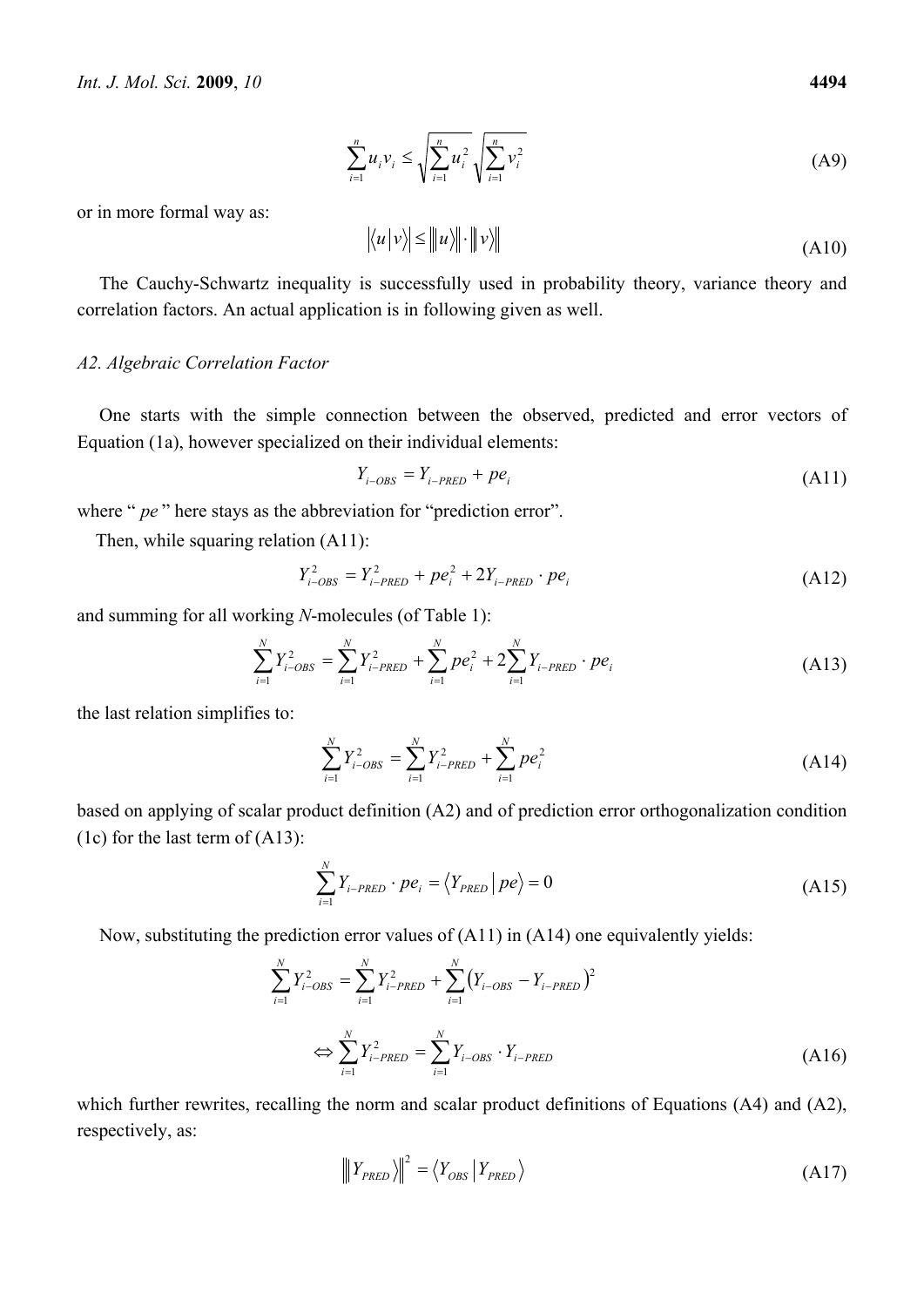Finally, the Cauchy-Schwarz form (A10) is employed on the right side term of (A17), noting that the observed and predicted activities are of the same nature for a given molecule – *i.e.*, either both positive or both negative – thus providing their scalar product as positively defined; yet this is certified also by the relation (A17) viewed as a result *per se*; nevertheless, through considering Cauchy-Schwarz prescription, the relation (A17) immediately transforms into inequality:

$$
\|Y_{PRED}\rangle\|^2 \le \|Y_{OBS}\rangle\|\cdot\|Y_{PRED}\rangle\| \tag{A18}
$$

leaving with the predicted-observed norms' hierarchy:

$$
|||Y_{PRED}\rangle|| \le |||Y_{OBS}\rangle|| \tag{A19}
$$

Relation (A19) guarantees the *consistent probability definition* for the introduced *algebraic correlation factor* of Equation (8):

$$
r_{ALGEBRAIC} = \frac{\|Y_{PRED}\rangle\|}{\|Y_{OBS}\rangle\|} = RA \le 1
$$
\n(A20)

## **Acknowledgements**

The constructive comments of all four anonymous referees are sincerely acknowledged since they resulted in considerable improvement of the incipient manuscript. Although all of their comments challenged us to refine both the form and content of the manuscript, one of them in particular gave us the idea to label the structural influences (correlation parameters) as numerals instead of symbols– leading to new insights into the method in what appeared now as the *degenerate paths*, while the other "pushes" us by explicitly proofing as in Appendix A2 the probability nature for the Spectral-SAR algebraic correlation factor of Equation (8), for the first time since the initiation of Timişoara-Spectral-SAR algorithm.

### **References**

- 1. Corvini, P.F.X.; Vinken, R.; Hommes, G.; Schmidt, B.; Dohmann, M. Degradation of the radioactive and non-labelled branched 4(3′,5′-dimethyl-3′-heptyl)-phenol nonylphenol isomer by *Sphingomonas*Sphingomonas TTNP3. *Biodegradation* **2004**, *15*, 9–18.
- 2. Schwitzguebel, J.-P.; Aubert, S.; Grosse, W.; Laturnus, F. Sulphonated aromatic pollutants: Limits of microbial degradability and potential of phytoremediation. *Environ. Sci. Pollut. Res.* **2002**, *9*, 62–72.
- 3. Berking, S. Effects of the anticonvulsant drug valproic acid and related substances on developmental processes in hydroids. *Toxic. in Vitro* **1991**, *5*, 109–117.
- 4. Chicu, S.A.; Berking S. Interference with metamorphosis induction in the marine cnidaria *Hydractinia echinata* (hydrozoa): A structure-activity relationship analysis of lower alcohols, aliphatic and aromatic hydrocarbons, thiophenes, tributyl tin and crude oil. *Chemosphere* **1997**, *34*, 1851–1866.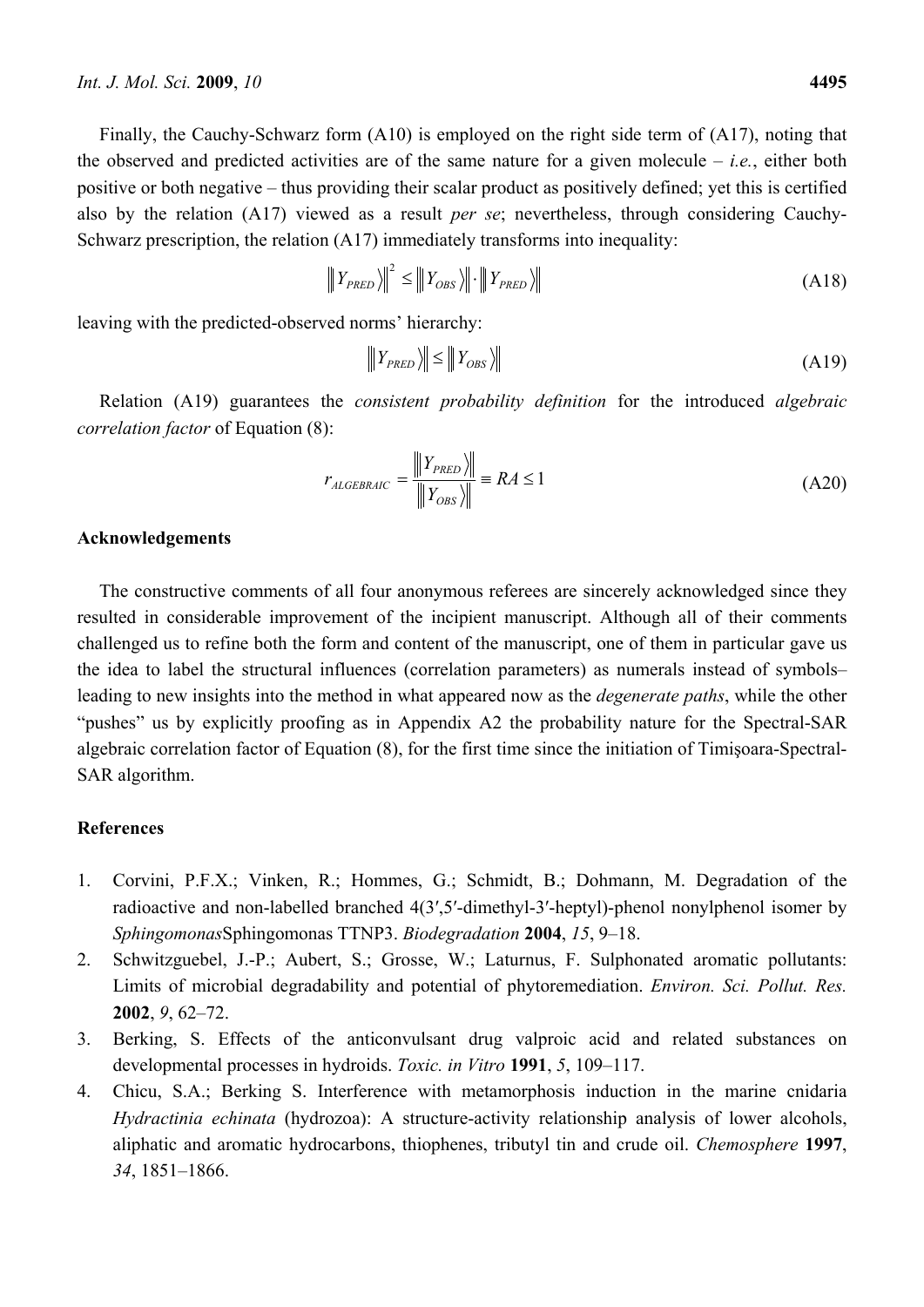- 5. Chicu, S.A.; Herrmann, K.; Berking S. An approach to calculate the toxicity of simple organic molecules on the basis of QSAR analysis in *Hydractinia echinata* (Hydrozoa, Cnidaria). *Quant. Struct.-Act. Relat*. **2000**, *19*, 227–236.
- 6. Chicu, S.A.; Simu, G.M. Hydractinia echinata test system. I. Toxicity determination of some benzenic, biphenilic and naphthalenic phenols. Comparative SAR-QSAR study. *Rev. Roum. Chim.* **2009**, *8*, in press.
- 7. Putz, M.V.; Lacrămă, A.M. Introducing Spectral Structure Activity Relationship (S-SAR) analysis. Application to ecotoxicology. *Int. J. Mol. Sci.* **2007**, *8*, 363–391.
- 8. Putz, M.V.; Lacrămă, A.M.; Ostafe, V. Spectral-SAR ecotoxicology of ionic liquids. The *Daphnia magna* Case. *Res. Lett. Ecol.* **2007**, Article ID12813/5 pages, doi: 10.1155/2007/12813.
- 9. Lacrămă, A.M.; Putz, M.V.; Ostafe. V. A Spectral-SAR Model for the anionic-cationic interaction in ionic liquids: Application to *Vibrio fischeri* ecotoxicity. *Int. J. Mol. Sci.* **2007**, *8*, 842–863.
- 10. Putz, M.V.; Putz, A.M.; Lazea, M.; Ienciu, L.; Chiriac A. Quantum-SAR extension of the Spectral-SAR Algorithm. Application to polyphenolic anticancer bioactivity. *Int. J. Mol. Sci.* **2009**, *10*, 1193–1214.
- 11. Cronin, M.T.D; Netzeva, T.I.; Dearden, J.C.; Edwards, R.; Worgan, A.D.P. Assessment and modeling of toxicity of organic chemicals to *Chlorella vulgaris*: Development of a novel database. *Chem. Res. Toxicol.* **2004**, *17*, 545–554.
- 12. Cronin, M.T.D.; Dearden, J. QSAR in toxicology. 2. Prediction of acute mammalian toxicity and interspecies correlations. *Quant. Struct.-Act. Relat.* **1995**, *14*, 117–120.
- 13. Cronin, M.T.D.; Worth, A.P. (Q)SARs for predicting effects relating to reproductive toxicity. *QSAR Comb. Sci.* **2008**, *27*, 91–100.
- 14. Dirac, P.A.M. *The Principles of Quantum Mechanics*; Oxford University Press: Oxford, UK, 1944.
- 15. Randić, M. Orthogonal molecular descriptors. *New J. Chem.* **1991**, *15*, 517–525.
- 16. Klein, D.J.; Randić, M.; Babić, D.; Lučić, B.; Nikolić, S.; Trinajstić, N. Hierarchical orthogonalization of descriptors. *Int. J. Quantum Chem.* **1997**, *63*, 215–222.
- 17. Fernández, F.M.; Duchowicz, P.R.; Castro, E.A. About orthogonal descriptors in QSPR/QSAR theories. *MATCH Commun. Math. Comput. Chem.* **2004**, *51*, 39–57.
- 18. Steen, L.A. Highlights in the history of spectral theory. *Amer. Math. Monthly* **1973**, *80*, 359–381.
- 19. Siegmund-Schultze, R. Der Beweis des Hilbert-Schmidt Theorem. *Arch. Hist. Ex. Sc.* **1986**, *36*, 251–270.
- 20. Chaterjee, S.; Hadi, A.S.; Price, B. *Regression Analysis by Examples*, 3rd ed.; Wiley: New York, NY, USA, 2000.
- 21. Putz, M.V.; Putz, A.M. Timişoara Spectral Structure Activity Relationship (Spectral-SAR) algorithm: From statistical and algebraic fundamentals to quantum consequences. In *Quantum Frontiers of Atoms and Molecules*; Putz, M.V., Ed.; NOVA Publishers, Inc.: New York, NY, USA, 2010.
- 22. Putz, M.V.; Duda-Seiman, C.; Duda-Seiman, D.M.; Putz, A.-M. Turning SPECTRAL-SAR into 3D-QSAR analysis. Application on H+ K+ -ATPase inhibitory activity. *Int. J. Chem. Mod.* **2008**, *1*, 45–62.